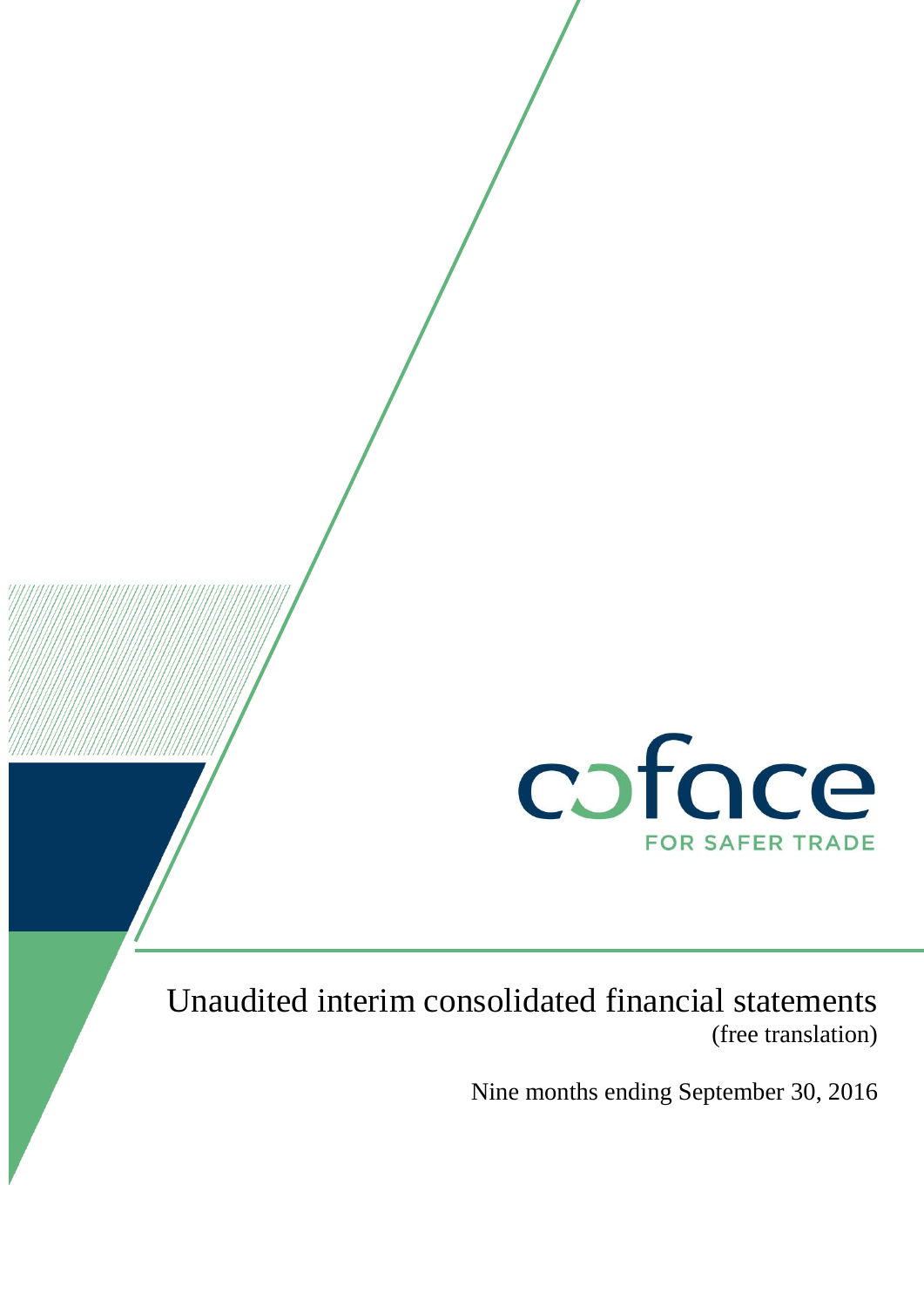| Note 17. Investment income, net of management expenses (excluding finance costs) 24 |  |
|-------------------------------------------------------------------------------------|--|
|                                                                                     |  |
|                                                                                     |  |
|                                                                                     |  |
|                                                                                     |  |
|                                                                                     |  |
|                                                                                     |  |

## **CONTENTS**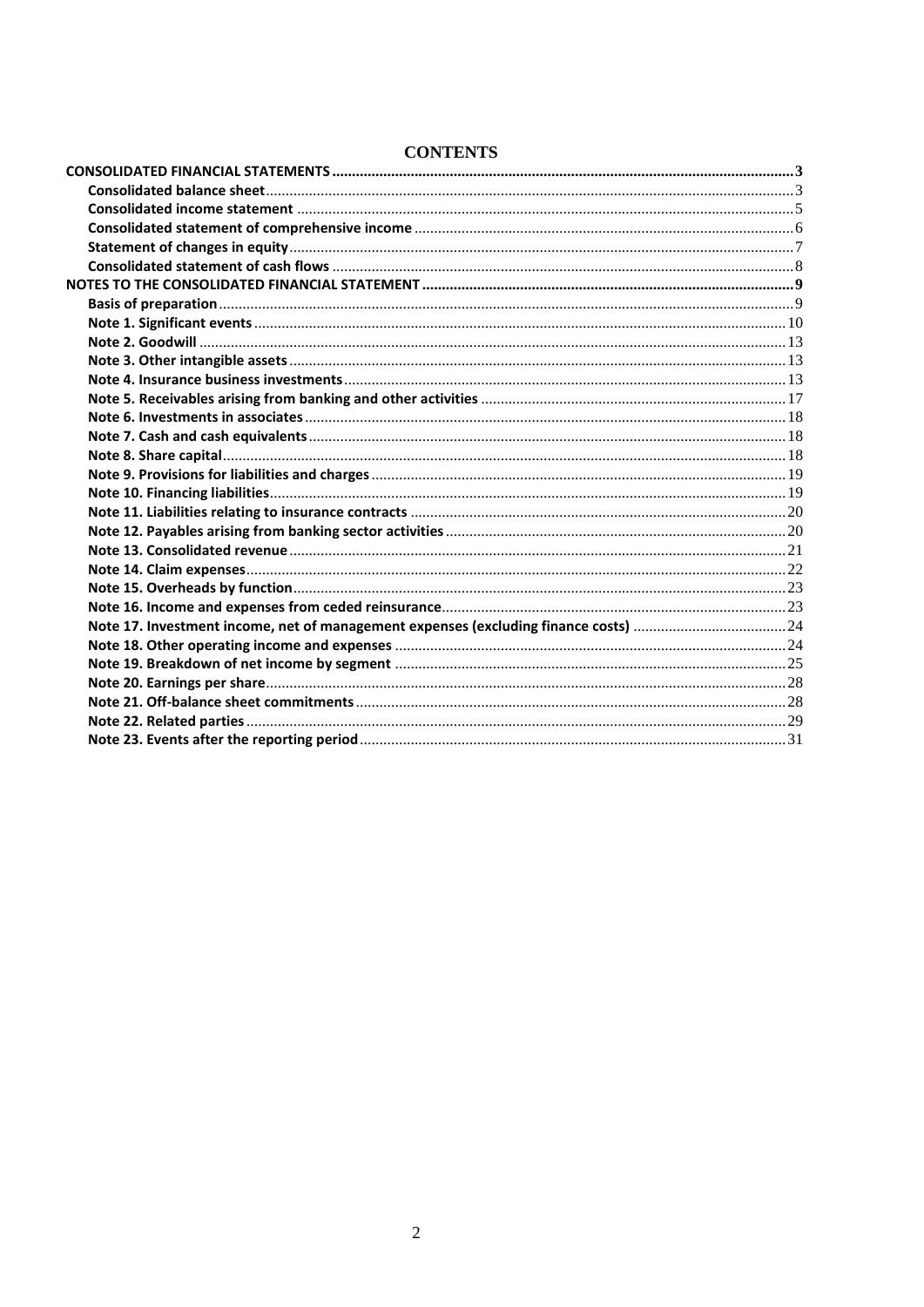# <span id="page-2-0"></span>**CONSOLIDATED FINANCIAL STATEMENTS**

# <span id="page-2-1"></span>**Consolidated balance sheet**

(in thousands of euros)

| <b>ASSETS</b>                                                          | <b>Notes</b> | Sept. 30, 2016 | Dec. 31, 2015 |
|------------------------------------------------------------------------|--------------|----------------|---------------|
|                                                                        |              |                |               |
| Intangible assets                                                      |              | 220,039        | 224,307       |
| Goodwill                                                               | 2            | 155,472        | 155,467       |
| Other intangible assets                                                | 3            | 64,567         | 68,840        |
| <b>Insurance business investments</b>                                  | 4            | 2,610,512      | 2,648,119     |
| Investment property                                                    | 4            | 800            | 800           |
| Held-to-maturity securities                                            | 4            | 3,705          | 3,721         |
| Available-for-sale securities                                          | 4            | 2,499,191      | 2,512,526     |
| <b>Trading securities</b>                                              | 4            | 19,776         | 55,468        |
| Derivatives                                                            | 4            | 5,885          | 6,123         |
| Loans and receivables                                                  | 4            | 81,155         | 69,481        |
| Receivables arising from banking and other activities                  | 5            | 2,367,079      | 2,370,902     |
| <b>Investments in associates</b>                                       | 6            | 12,400         | 20,258        |
| Reinsurers' share of insurance liabilities                             | 11           | 340,673        | 327,986       |
| Other assets                                                           |              | 942,548        | 894,121       |
| Buildings used in the business and other property, plant and equipment |              | 62,704         | 65,107        |
| Deferred acquisition costs                                             |              | 47,568         | 44,043        |
| Deferred tax assets                                                    |              | 72,254         | 57,538        |
| Receivables arising from insurance and reinsurance operations          |              | 597,550        | 518,970       |
| Trade receivables arising from other activities                        |              | 13,949         | 14,238        |
| Current tax receivables                                                |              | 44,006         | 68,937        |
| Other receivables                                                      |              | 104,517        | 125,288       |
| Cash and cash equivalents                                              | 7            | 372,776        | 396,837       |
| <b>TOTAL ASSETS</b>                                                    |              | 6,866,027      | 6,882,530     |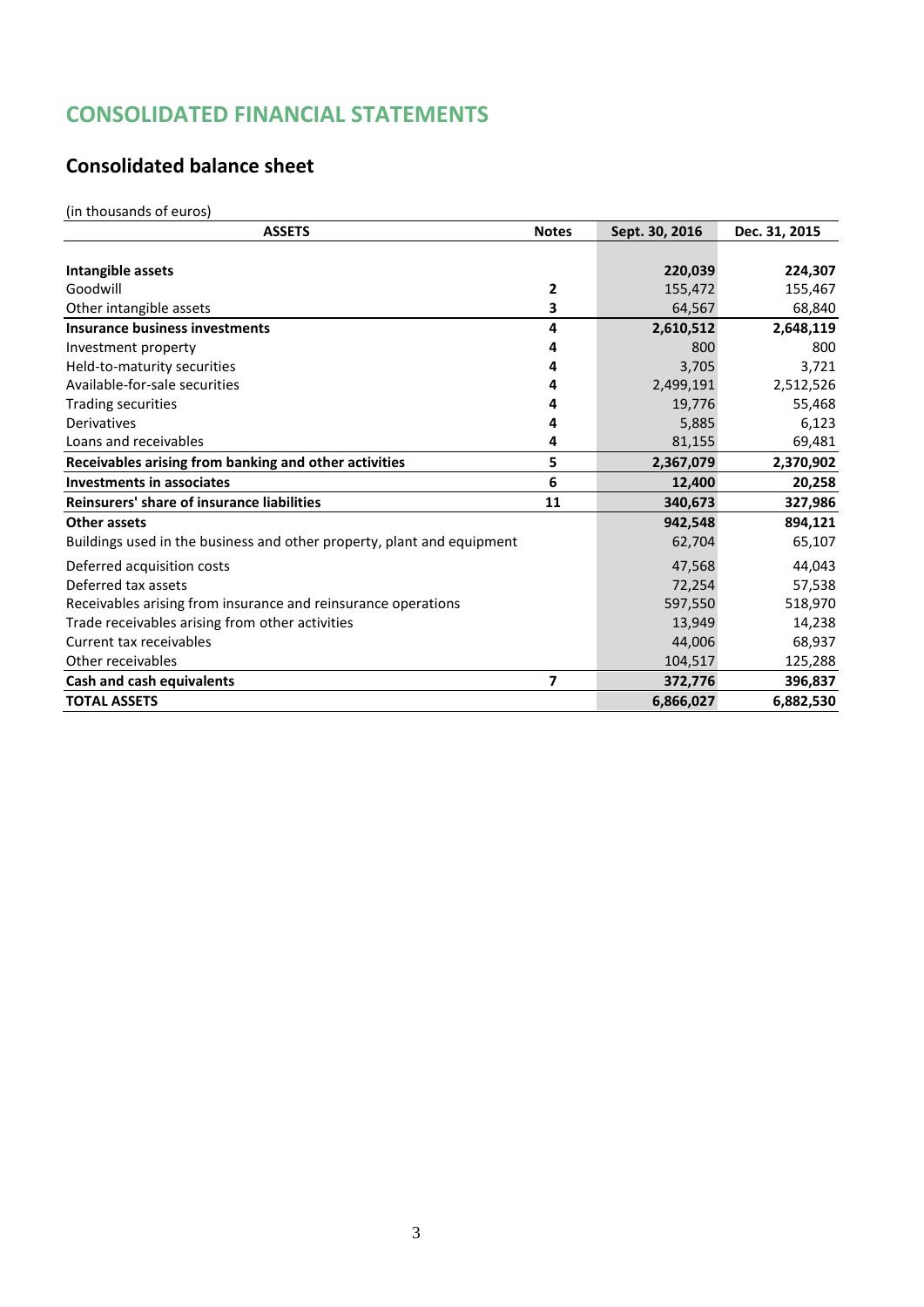(in thousands of euros)

| <b>EQUITY AND LIABILITIES</b>                              | <b>Notes</b> | Sept. 30, 2016 | Dec. 31, 2015 |
|------------------------------------------------------------|--------------|----------------|---------------|
|                                                            |              |                |               |
| Equity attributable to owners of the parent                |              | 1,734,494      | 1,760,954     |
| Share capital                                              | 8            | 314,496        | 786,241       |
| Additional paid-in capital                                 |              | 810,420        | 347,371       |
| Retained earnings                                          |              | 501,915        | 442,231       |
| Other comprehensive income                                 |              | 93,272         | 58,872        |
| Consolidated net income for the year                       |              | 14,391         | 126,239       |
| <b>Non-controlling interests</b>                           |              | 6,065          | 6,073         |
| <b>Total equity</b>                                        |              | 1,740,559      | 1,767,027     |
| Provisions for liabilities and charges                     | 9            | 120,756        | 114,234       |
| <b>Financing liabilities</b>                               | 10           | 386,753        | 392,594       |
| Liabilities relating to insurance contracts                | 11           | 1,630,522      | 1,514,862     |
| Payables arising from banking sector activities            | 12           | 2,299,785      | 2,369,662     |
| Amounts due to banking sector companies                    | 12           | 434,974        | 352,379       |
| Amounts due to customers of banking sector companies       | 12           | 328,515        | 404,218       |
| Debt securities                                            | 12           | 1,536,296      | 1,613,065     |
| <b>Other liabilities</b>                                   |              | 687,652        | 724,151       |
| Deferred tax liabilities                                   |              | 146,038        | 144,266       |
| Payables arising from insurance and reinsurance operations |              | 203,722        | 241,339       |
| Current taxes payable                                      |              | 61,692         | 111,527       |
| Derivative instruments with a negative fair value          |              | 291            | 6,752         |
| Other payables                                             |              | 275,909        | 220,267       |
| <b>TOTAL EQUITY AND LIABILITIES</b>                        |              | 6,866,027      | 6,882,530     |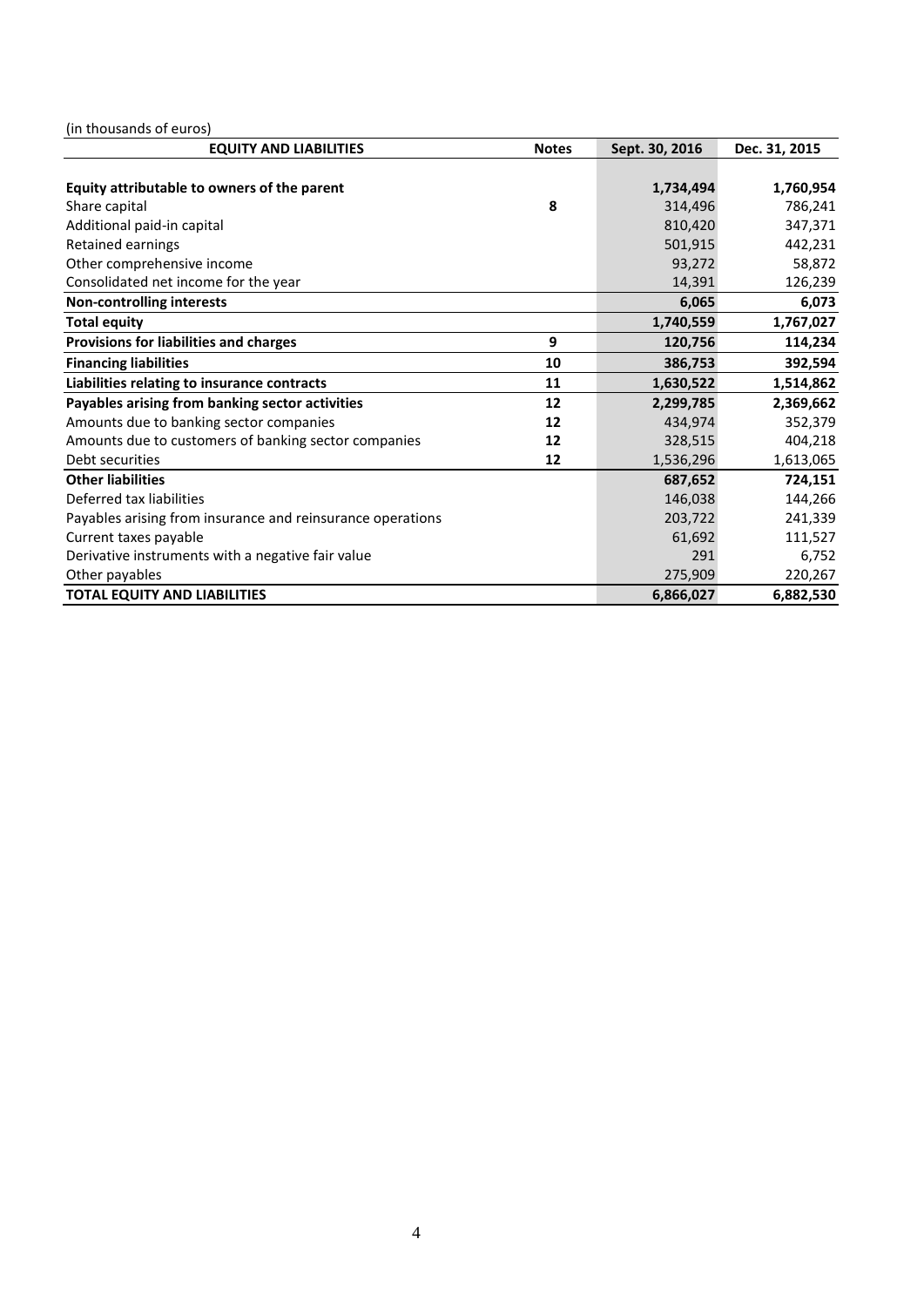# <span id="page-4-0"></span>**Consolidated income statement**

(in thousands of euros)

|                                                                  | <b>Notes</b> | Sept. 30, 2016 | Sept 30, 2015 |
|------------------------------------------------------------------|--------------|----------------|---------------|
| Revenue                                                          | 13           | 1,065,394      | 1,126,348     |
| Gross written premiums                                           |              | 938,283        | 979,118       |
| Premium refunds                                                  |              | (68, 233)      | (60, 376)     |
| Net change in unearned premium provisions                        |              | (28, 544)      | (24, 633)     |
| <b>Earned premiums</b>                                           | 13           | 841,506        | 894,109       |
| Fee and commission income                                        | 13           | 99,946         | 97,572        |
| Net income from banking activities                               | 13           | 52,695         | 53,458        |
| Cost of risk                                                     |              | (2,934)        | (2,861)       |
| Revenue or income from other activities                          | 13           | 71,247         | 81,209        |
| Investment income, net of management expenses                    | 17           | 43,612         | 39,332        |
| Gains and losses on disposals of investments                     | 17           | (529)          | 1,146         |
| Investment income, net of management expenses (excluding finance | 17           | 43,083         | 40,478        |
| costs)                                                           |              |                |               |
| Total revenue and income from ordinary activities                |              | 1,105,543      | 1,163,965     |
| Claims expenses                                                  | 14           | (536, 516)     | (455, 384)    |
| Expenses from banking activities, excluding cost of risk         | 15           | (10, 134)      | (10,098)      |
| Expenses from other activities                                   | 15           | (32,008)       | (34, 740)     |
| Income from ceded reinsurance                                    | 16           | 190,552        | 163,150       |
| Expenses from ceded reinsurance                                  | 16           | (198, 238)     | (201, 747)    |
| Income and expenses from ceded reinsurance                       | 16           | (7,686)        | (38, 597)     |
| Policy acquisition costs                                         | 15           | (191, 389)     | (207, 789)    |
| Administrative costs                                             | 15           | (208, 020)     | (202, 736)    |
| Other current operating expenses                                 | 15           | (61, 278)      | (58,095)      |
| <b>Total current income and expenses</b>                         |              | (1,047,031)    | (1,007,439)   |
| <b>CURRENT OPERATING INCOME</b>                                  |              | 58,512         | 156,526       |
| Other operating expenses                                         | 18           | (2,754)        | (4, 513)      |
| Other operating income                                           | 18           | 531            | 490           |
| <b>OPERATING INCOME</b>                                          |              | 56,289         | 152,503       |
| Finance costs                                                    |              | (14, 042)      | (13, 785)     |
| Share in net income of associates                                |              | (6, 850)       | 1,608         |
| Income tax expense                                               |              | (20, 604)      | (41, 433)     |
| <b>CONSOLIDATED NET INCOME BEFORE NON-CONTROLLING INTERESTS</b>  |              | 14,793         | 98,893        |
| Non-controlling interests                                        |              | (402)          | (617)         |
| <b>NET INCOME FOR THE YEAR</b>                                   |              | 14,391         | 98,276        |
| Earnings per share $(\epsilon)$                                  | 20           | 0,09           | 0,63          |
| Diluted earnings per share $(\epsilon)$                          | 20           | 0,09           | 0,63          |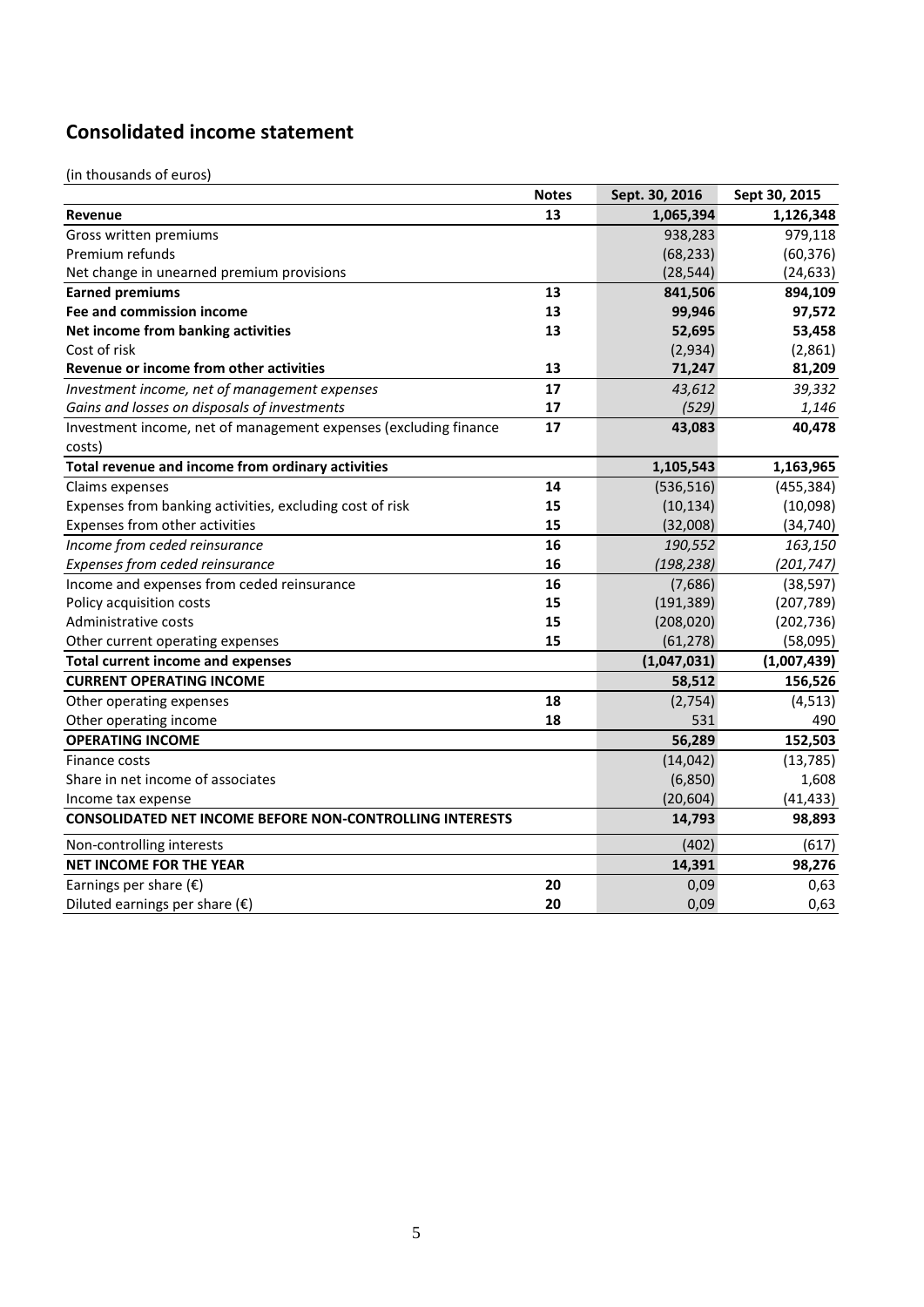# <span id="page-5-0"></span>**Consolidated statement of comprehensive income**

| (in thousands of euros)                                                             | <b>Notes</b> | Sept. 30, 2016 | Sept. 30, 2015 |
|-------------------------------------------------------------------------------------|--------------|----------------|----------------|
| Net income for the period                                                           |              | 14,391         | 98,276         |
| Non-controlling interests                                                           |              | 402            | 617            |
| Other comprehensive income                                                          |              |                |                |
| Currency translation differences reclassifiable to income<br>Reclassified to income |              | (2,525)        | (1, 407)       |
| Recognised in equity                                                                |              | (2,525)        | (1,407)        |
| Fair value adjustments on available-for-sale financial assets                       | 4            | 37,083         | (20, 136)      |
| Reclassified to income – gross                                                      |              | 294            | (3,711)        |
| $Reclassified to income - tax effect$                                               |              | (697)          | 812            |
| Recognised in equity – reclassifiable to income – gross                             |              | 51,806         | (20,988)       |
| Recognised in equity – reclassifiable to income – tax effect                        |              | (14, 317)      | 3,751          |
| Fair value adjustments on employee benefit obligations                              |              | 18             | 0              |
| Recognised in equity – not reclassifi able to income – gross                        |              | 14             | (0)            |
| Recognised in equity – not reclassifi able to income – tax effect                   |              |                | (0)            |
| Other comprehensive income for the period, net of tax                               |              | 34,576         | (21,543)       |
| Total comprehensive income for the period                                           |              | 49,369         | 77,350         |
| - attributable to owners of the parent                                              |              | 48,788         | 76,849         |
| - attributable to non-controlling interests                                         |              | 581            | 500            |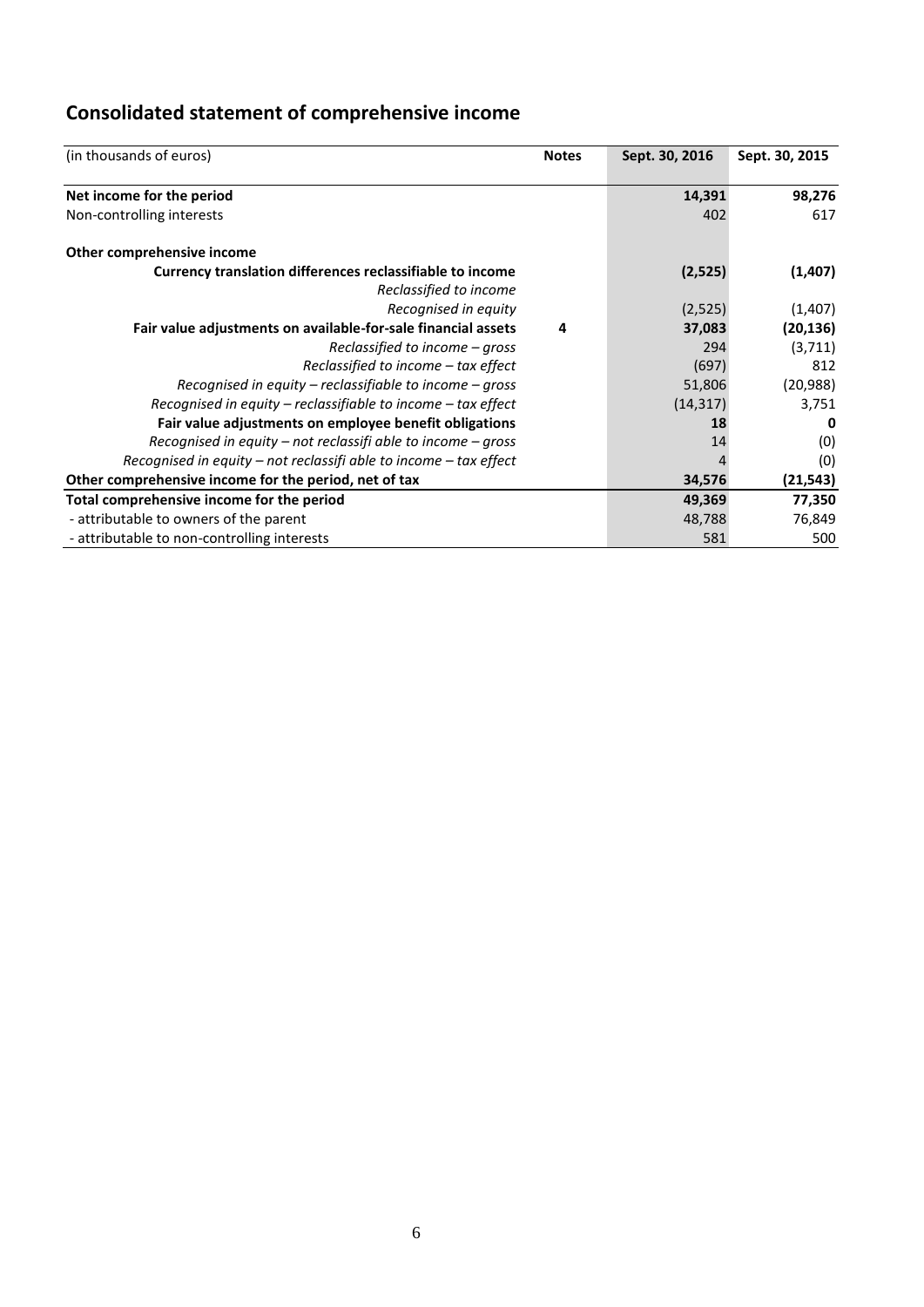# **Statement of changes in equity**

<span id="page-6-0"></span>

|                                                                             |                |                     |            |                                |                           |                                               | Other comprehensive income                |                                                   |                                     |                                                             |                                  |                     |
|-----------------------------------------------------------------------------|----------------|---------------------|------------|--------------------------------|---------------------------|-----------------------------------------------|-------------------------------------------|---------------------------------------------------|-------------------------------------|-------------------------------------------------------------|----------------------------------|---------------------|
| (in thousands of euros)                                                     |                | Notes Share capital | Primes     | <b>Réserves</b><br>consolidées | <b>Treasury</b><br>shares | Foreign<br>currency<br>translation<br>reserve | Reclassifiable<br>revaluation<br>reserves | Non-<br>reclassifiable<br>revaluation<br>reserves | <b>Net income</b><br>for the period | <b>Equity</b><br>attributable<br>to owners of<br>the parent | Non-<br>controlling<br>interests | <b>Total equity</b> |
| Equity at December 31, 2014 restated IFRIC 21                               |                | 786,241             | (225, 631) | 125,399                        | (709)                     | (20, 681)                                     | 107,264                                   | (21, 382)                                         | 125,025                             | 1,717,797                                                   | 6,737                            | 1,724,534           |
| 2014 net income to be appropriated                                          |                |                     |            | 125 025                        |                           |                                               |                                           |                                                   | (125, 025)                          |                                                             |                                  |                     |
| Payment of 2014 dividends in 2015                                           |                |                     | (75, 460)  |                                |                           |                                               |                                           |                                                   |                                     | (75, 460)                                                   | (697)                            | (76, 157)           |
| <b>Total transactions with owners</b>                                       |                | (0)                 | (75, 460)  | 125,025                        | $\left( 0 \right)$        | (0)                                           | (0)                                       | (0)                                               | (125, 025)                          | (75, 460)                                                   | (697)                            | (76, 157)           |
| December 31, 2015 net income                                                |                |                     |            |                                |                           |                                               |                                           |                                                   | 126,239                             | 126,239                                                     | 888                              | 127,127             |
| Fair value adjustments on available-for-sale financial assets recognized in | $\overline{4}$ |                     |            |                                |                           |                                               | (10, 164)                                 |                                                   |                                     | (10, 164)                                                   | (771)                            | (10, 935)           |
| Fair value adjustments on available-for-sale financial assets reclassified  | $\Delta$       |                     |            |                                |                           |                                               | (2,822)                                   |                                                   |                                     | (2,822)                                                     | (144)                            | (2,966)             |
| Change in actuarial gains and losses (IAS 19R)                              |                |                     |            |                                |                           |                                               |                                           | 3,978                                             |                                     | 3,978                                                       | $\mathbf 0$                      | 3,978               |
| <b>Currency translation differences</b>                                     |                |                     |            |                                |                           | 2,679                                         |                                           |                                                   |                                     | 2,679                                                       | (351)                            | 2,328               |
| Treasury shares elimination                                                 |                |                     |            |                                | (1,934)                   |                                               |                                           |                                                   |                                     | (1,934)                                                     |                                  | (1,934)             |
| Free share plans expenses                                                   |                |                     |            |                                |                           |                                               |                                           |                                                   |                                     | 641                                                         |                                  | 641                 |
| <b>Transactions with shareholders</b>                                       |                |                     |            |                                |                           |                                               |                                           |                                                   |                                     |                                                             | 411                              | 411                 |
| <b>Equity at December 31, 2015</b>                                          |                | 786,241             | 347,371    | 444,874                        | (2, 643)                  | (18,002)                                      | 94,278                                    | (17, 404)                                         | 126,239                             | 1,760,954                                                   | 6,073                            | 1,767,027           |
| Reduction of the value of shares                                            |                | (471, 745)          | 471,745    |                                |                           |                                               |                                           |                                                   |                                     |                                                             |                                  |                     |
| 2015 net income to be appropriated                                          |                |                     |            | 126,239                        |                           |                                               |                                           |                                                   | (126, 239)                          |                                                             |                                  |                     |
| Payment of 2015 dividends in 2016                                           |                |                     | (8,695)    | (66, 617)                      |                           |                                               |                                           |                                                   |                                     | (75, 312)                                                   | (771)                            | (76,083)            |
| <b>Total transactions with owners</b>                                       |                | (0)                 | 463,050    | 59,622                         |                           |                                               |                                           |                                                   | (126, 239)                          | 396,433                                                     | (771)                            | (76,083)            |
| September 30, 2016 net income                                               |                |                     |            |                                |                           |                                               |                                           |                                                   | 14 3 9 1                            | 14,391                                                      | 402                              | 14,793              |
| Fair value adjustments on available-for-sale financial assets recognized in |                |                     |            |                                |                           |                                               | 37,480                                    |                                                   |                                     | 37,480                                                      | 9                                | 37,489              |
| equity                                                                      |                |                     |            |                                |                           |                                               |                                           |                                                   |                                     |                                                             |                                  |                     |
| Fair value adjustments on available-for-sale financial assets reclassified  |                |                     |            |                                |                           |                                               | (403)                                     |                                                   |                                     | (403)                                                       | $\bf{0}$                         | (403)               |
| to income                                                                   |                |                     |            |                                |                           |                                               |                                           |                                                   |                                     |                                                             |                                  |                     |
| Change in actuarial gains and losses (IAS 19R)                              |                |                     |            |                                |                           |                                               |                                           | 18                                                |                                     | 18                                                          | $\bf{0}$                         | 18                  |
| <b>Currency translation differences</b>                                     |                |                     |            |                                |                           | (2,695)                                       |                                           |                                                   |                                     | (2,695)                                                     | 170                              | (2, 525)            |
| Treasury shares elimination                                                 |                |                     |            |                                |                           |                                               |                                           |                                                   |                                     | (389)                                                       |                                  | (389)               |
| Free share plans expenses                                                   |                |                     |            |                                |                           |                                               |                                           |                                                   |                                     | 451                                                         |                                  | 451                 |
| <b>Transactions with shareholders</b>                                       |                |                     |            |                                |                           |                                               |                                           |                                                   |                                     |                                                             |                                  | 182                 |
| Equity at September 30, 2016                                                |                | 314,496             | 810,421    | 504,947                        | (3,032)                   | (20, 697)                                     | 131,355                                   | (17, 386)                                         | 14,391                              | 1,734,495                                                   | 6,065                            | 1,740,560           |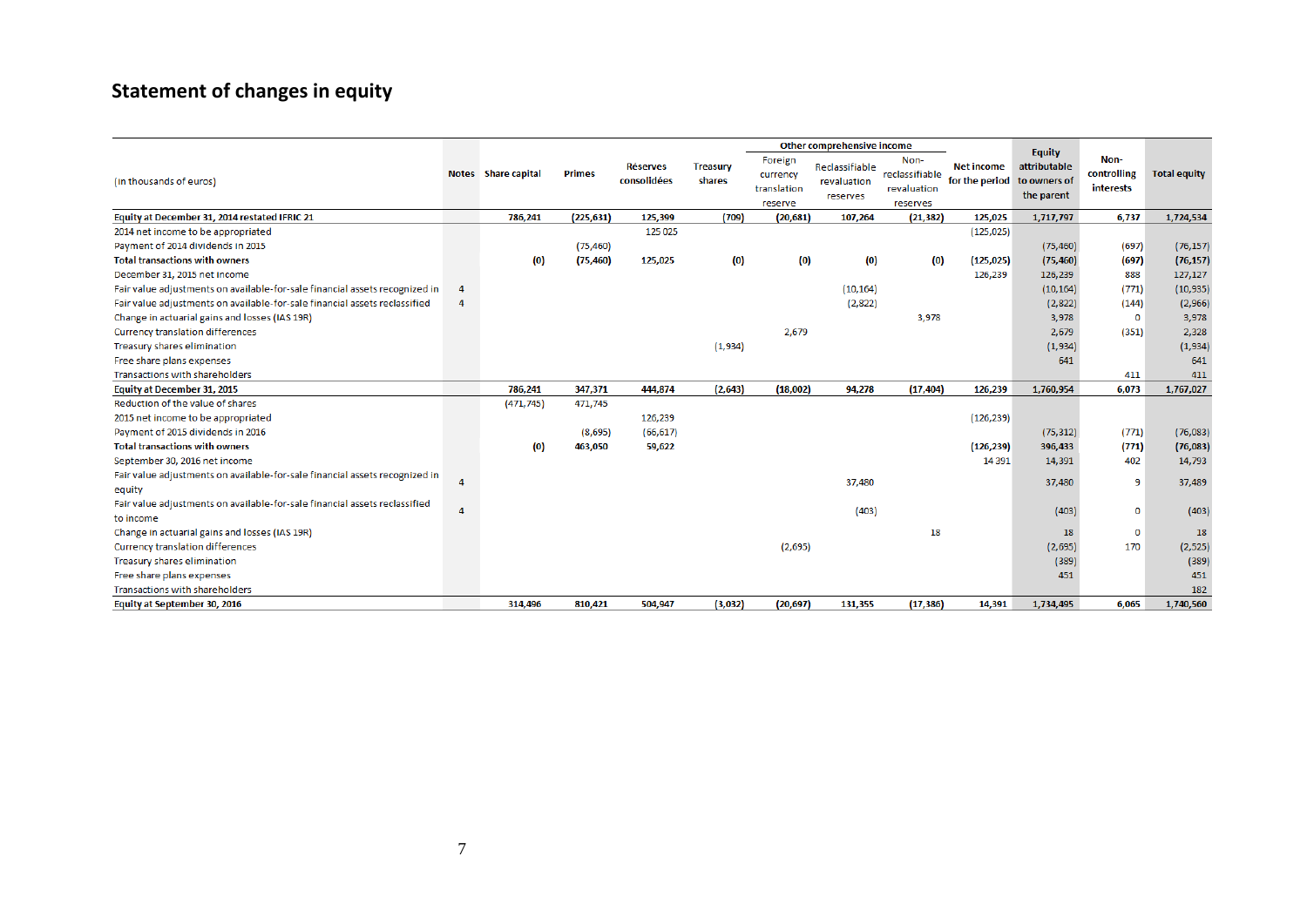# <span id="page-7-0"></span>**Consolidated statement of cash flows**

| (in thousands of euros)                                                                                                 | <b>Notes</b> | Sept. 30, 2016 | Sept. 30, 2015 |
|-------------------------------------------------------------------------------------------------------------------------|--------------|----------------|----------------|
| Net income for the period                                                                                               | 20           | 14,391         | 98,275         |
| Non-controlling interests                                                                                               |              | 401            | 617            |
| Income tax expense                                                                                                      |              | 20,604         | 41,433         |
| +/- Share in net income of associates                                                                                   |              | 6,850          | (1,608)        |
| <b>Finance costs</b>                                                                                                    |              | 14,042         | 13,785         |
| <b>Operating income (A)</b>                                                                                             |              | 56,288         | 152,502        |
| +/- Depreciation, amortization and impairment losses                                                                    |              | 17,838         | 12,696         |
| +/- Net additions to/reversals from technical provisions                                                                |              | 108,301        | 62,660         |
| + Dividends received from associates                                                                                    | 6            | 1,008          | 900            |
| +/- Unrealized foreign exchange income / loss                                                                           |              | 21,013         | 32,429         |
| +/- Non-cash items                                                                                                      |              | 24,476         | 29,429         |
| <b>Total non-cash items (B)</b>                                                                                         |              | 172,636        | 138,114        |
| Gross cash flows from operations $(C) = (A) + (B)$                                                                      |              | 228,924        | 290,616        |
| Change in operating receivables and payables                                                                            |              | (52, 627)      | 2,724          |
| Net taxes paid                                                                                                          |              | (54, 959)      | (34, 445)      |
| Net cash related to operating activities (D)                                                                            |              | (107, 586)     | (31,721)       |
| Increase (decrease) in receivables arising from factoring operations                                                    |              | 3,792          | (125, 662)     |
| Increase (decrease) in payables arising from factoring operations                                                       |              | (152, 471)     | 62,138         |
| Increase (decrease) in factoring liabilities                                                                            |              | 82,593         | 39,662         |
| Net cash generated from banking and factoring operations (E)                                                            | $5 - 10$     | (66,086)       | (23, 862)      |
| Net cash generated from operating activities $(F) = (C+D+E)$                                                            |              | 55,252         | 235,033        |
| Acquisitions of investments                                                                                             | 4            | (1,229,023)    | (1,682,824)    |
| Disposals of investments                                                                                                | 4            | 1,253,792      | 1,710,169      |
| Net cash used in movements in investments (G)                                                                           |              | 24,769         | 27,345         |
| Acquisitions of consolidated subsidiaries, net of cash acquired                                                         |              |                |                |
| Disposals of consolidated companies, net of cash transferred                                                            |              |                |                |
| Net cash used in changes in scope of consolidation (H)                                                                  |              |                |                |
| Disposals of property, plant and equipment and intangible assets                                                        |              | (5,804)        | (5, 478)       |
| Acquisitions of property, plant and equipment and intangible assets                                                     |              | 144            | (0)            |
| Net cash generated from (used in) acquisitions and disposals of property, plant and equipment and intangible assets (I) |              | (5,660)        | (5, 478)       |
| Net cash used in investing activities $(J) = (G+H+I)$                                                                   |              | 19,109         | 21,867         |
| Proceeds from the issue of equity instruments                                                                           |              |                |                |
| Treasury share transactions                                                                                             |              | (389)          | (4,630)        |
| Dividends paid to owners of the parent                                                                                  |              | (75, 312)      | (75, 460)      |
| Dividends paid to non-controlling interests                                                                             |              | (774)          | (697)          |
| Cash flows related to transactions with owners                                                                          |              | (76, 475)      | (80,787)       |
| Proceeds from the issue of debt instruments                                                                             |              | 0              | (0)            |
| Cash used in the redemption of debt instruments                                                                         |              | (2, 168)       | (2, 122)       |
| Interests paid                                                                                                          |              | (17, 616)      | (17, 373)      |
| Cash flows related to the financing of Group operations                                                                 |              | (19, 784)      | (19,495)       |
| Net cash generated from (used in) financing activities (K)                                                              |              | (96, 259)      | (100, 282)     |
|                                                                                                                         |              |                |                |
| Impact of changes in exchange rates on cash and cash equivalents (L)                                                    |              | (2, 162)       | (1,612)        |
| Net increase in cash and cash equivalents (F+J+K+L)                                                                     |              | (24,061)       | 155,006        |
| Net cash generated from operating activities (F)                                                                        |              | 55,252         | 235,033        |
| Net cash used in investing activities (J)                                                                               |              | 19,109         | 21,867         |
| Net cash generated from (used in) financing activities (K)                                                              |              | (96,259)       | (100, 282)     |
| Impact of changes in exchange rates on cash and cash equivalents (L)                                                    |              | (2, 162)       | (1,612)        |
|                                                                                                                         |              |                |                |
| Cash and cash equivalents at beginning of period                                                                        | 7            | 396,837        | 278,624        |
| Cash and cash equivalents at end of period                                                                              | 7            | 372,776        | 433,630        |
| Net change in cash and cash equivalents                                                                                 |              | (24,061)       | 155,006        |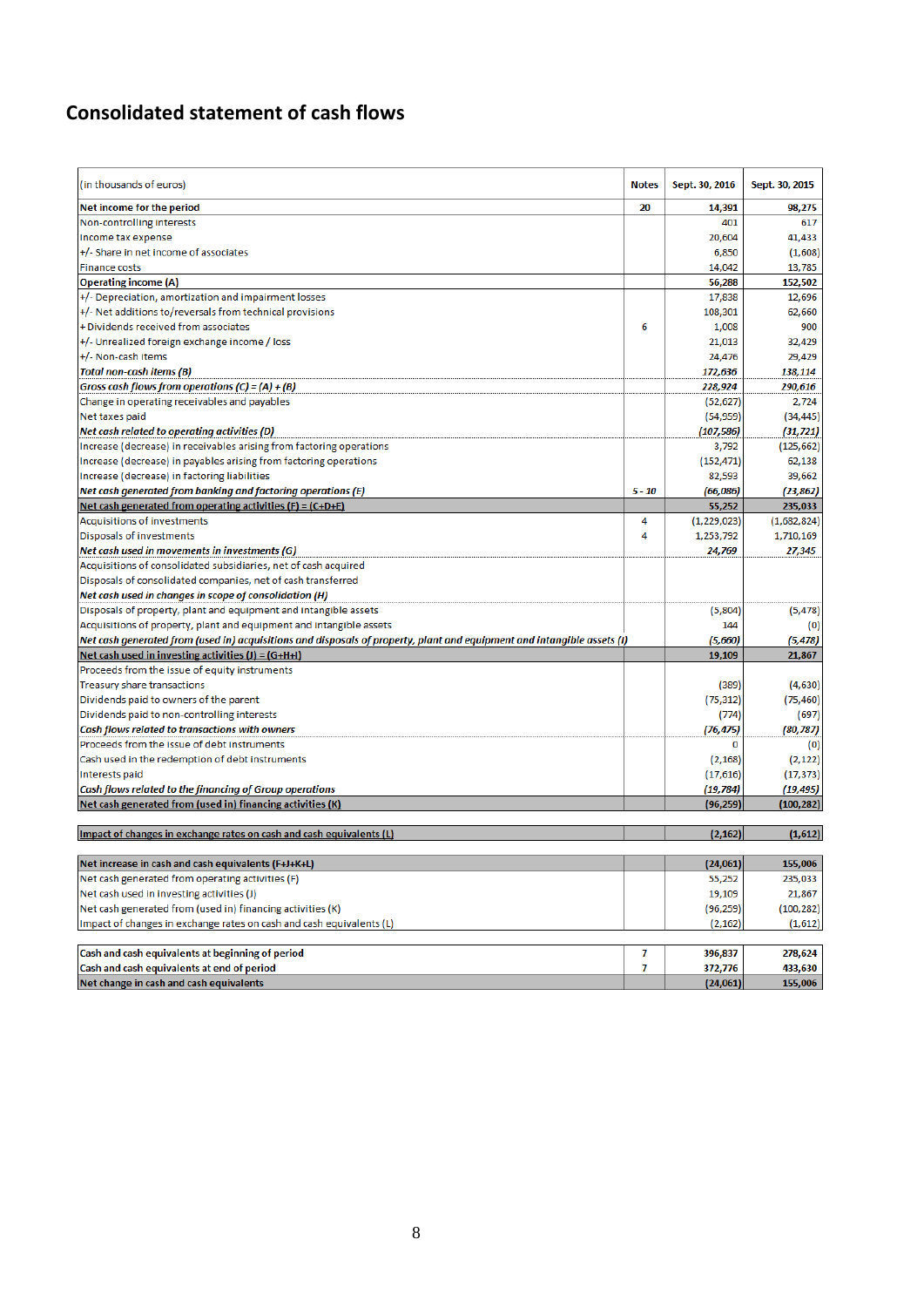# <span id="page-8-0"></span>**NOTES TO THE CONSOLIDATED FINANCIAL STATEMENT**

## <span id="page-8-1"></span>**Basis of preparation**

These IFRS condensed interim financial statements of the Coface Group as at September 30, 2016 are established in accordance with IAS 34 – Interim Financial Reporting, as adopted by the European Union.

The interim financial statements include:

**the balance sheet;** 

 $\overline{a}$ 

- **the income statement;**
- **the consolidated statement of comprehensive income;**
- **the statement of changes in equity;**
- **the statement of cash flows;**
- the notes to the financial statements.

They are presented with comparative financial information at December 31, 2015 for balance sheet items, and for the 9 months ended September 30,2015 for income statement items.

The notes to the interim financial statements do not contain all of the disclosures required for a complete set of annual financial statements. They should be read in conjunction with the consolidated financial statements for the year ended December 31,2015.

The accounting principles and policies used for the interim financial statements as at September 30, 2016 are the same as the ones used for the year ended December 31, 2015. They are prepared in accordance with the International Financial Reporting Standards (IFRS) as adopted by the European Union<sup>1</sup>. They are detailed in the note 4 "Applicable Accounting Standards" of the consolidated financial statements for the year ended December 31,2015.

The condensed consolidated financial statements were reviewed by the Coface Group's Board of Directors on November 3, 2016.

 $1$  The standards adopted by the European Union can be consulted on the website of the European Commission at: http://ec.europa.eu/internal\_market/accounting/ias/index\_fr.htm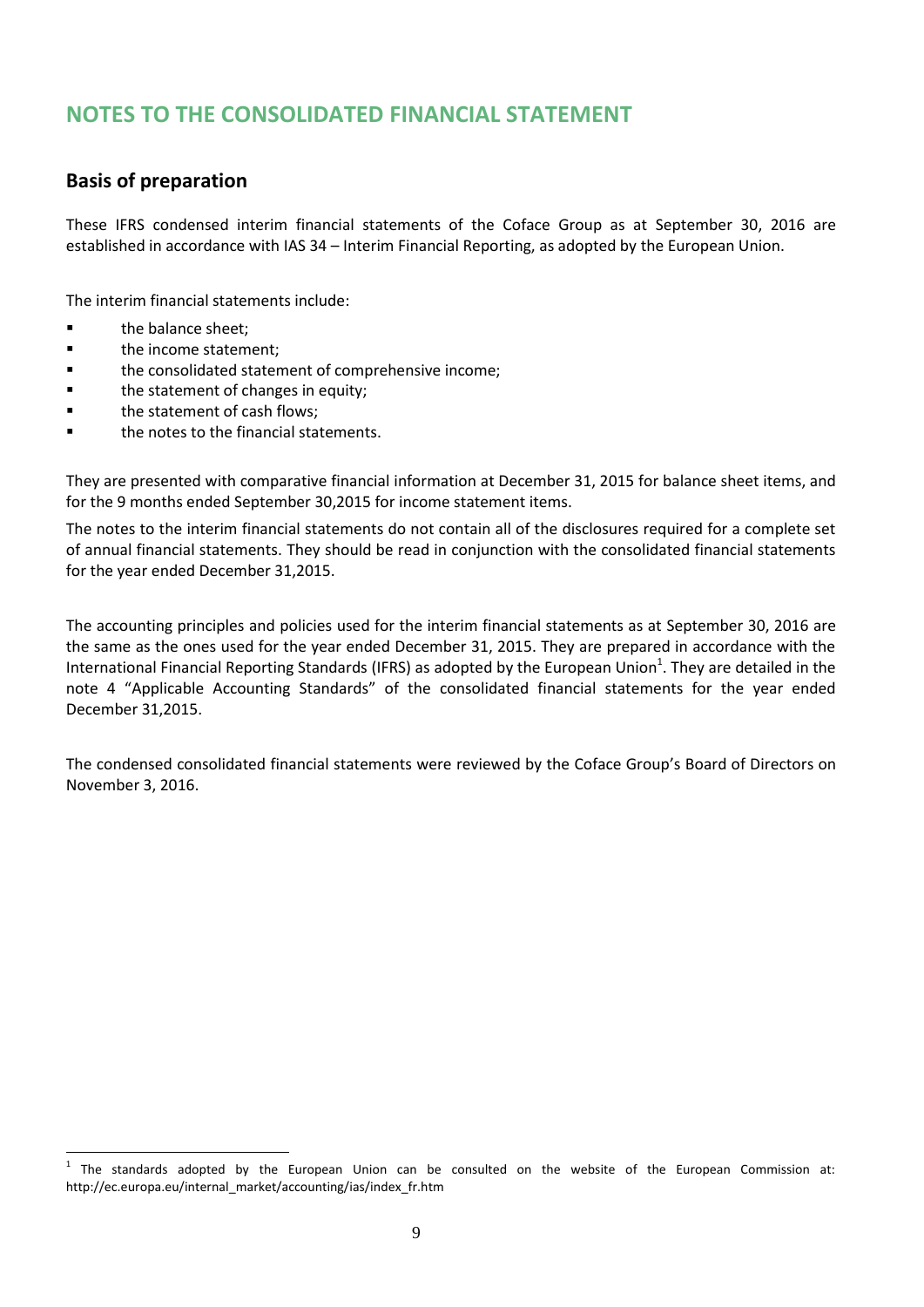## <span id="page-9-0"></span>**Note 1. Significant events**

#### **Governance evolution**

Coface's Board of Directors held a meeting on January 15<sup>th</sup> 2016, under the chairmanship of Laurent Mignon, and appointed Xavier Durand as new Chief Executive Officer (CEO). This appointment took effect after the Board's meeting of February 9<sup>th</sup> 2016, which validates the financial statements for the year-end 2015. Mr. Jean-Marc Pillu stayed as Coface's CEO until that date.

The severance payment of Mr. Jean-Marc Pillu, granted by the Board of Directors of January 15<sup>th</sup>, 2016, amounts to €1,979 thousand and it is recorded on the financial statements of the year-end 2016.

#### **New organization in Europe**

Coface Group's Exec team decided to adjust the regional structure in Europe in order to rebalancing the regions and giving them greater geographic coherence.

The regional structure of Coface Group is adjusted as follows:

- Spain and Portugal, previously included in WER will transfer to MAR
- Russia, previously included in NER will transfer to CER

#### **Contingent capital**

Coface established with BNP Paribas Arbitrage, on February 9<sup>th</sup>, 2016, a contingent capital line of €100 million, for a period of three years (that can be reduced to two years at the discretion of COFACE), available in one tranche and that can be exercised in the event of the occurrence of certain extreme events.

This contingent capital line supplements the existing capital management and solvency tools by offering an effective and competitive solution in terms of costs (annual commission of 0.50 %). It is part of a conservative capital management strategy in connection with pillar 2 of Solvency II and allows the Group to strengthen its financial robustness to protect its business against extreme risks.

#### **Management of State export credit guarantees**

The French State informed Coface that the transfer of State export credit guarantees can only be completed after the adoption of the 2016 amending Finance Act.

Coface recalls that the French State and the Group have agreed on a pre-tax amount of €89.7 million payable to Coface for the transfer of this activity. The non-recurring gain after deducting immediate impairment provisions (estimated at €16.3 million before tax at December 31, 2015) may be recognised for financial years 2016 or 2017, depending on the effective date of the transfer.

#### **Financial strength affirmed by rating agencies**

On May 23 and September 2016, rating agencies Moody's and Fitch reconfirmed the Group's Insurer Financial Strength (IFS) Ratings at A2 and AA- (stable outlook), respectively.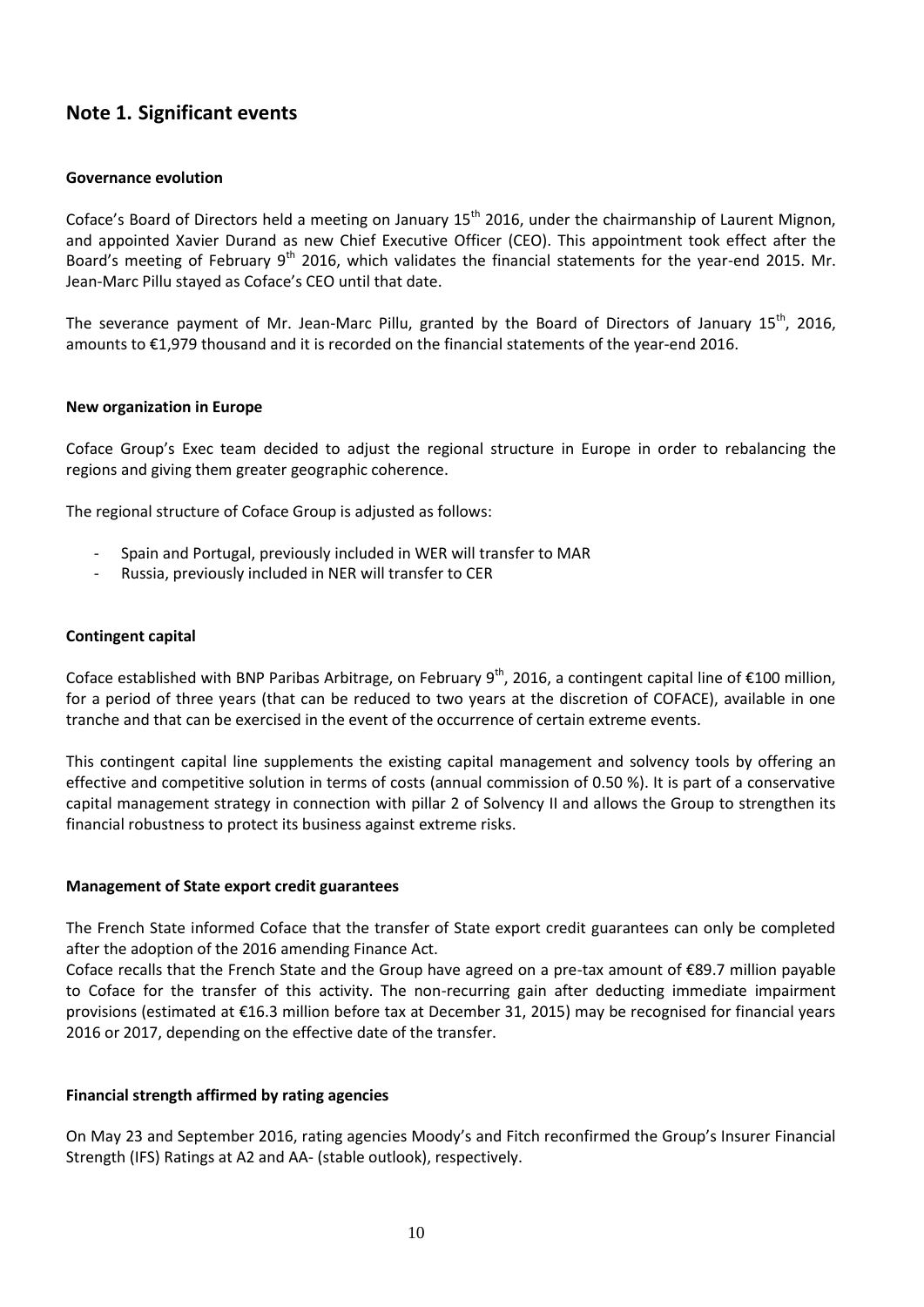#### **Appointment of directors**

In the context of its new strategy deployment, Coface has decided to strengthen its teams within the first half of this year.

Three newly positions have been created:

- Thibaut Surer as Strategy & Business Development Director in charge of strategy, development, marketing and innovation. He is now a member of the management committee and executive committee.
- Valérie Brami as Chief Operating Officer in charge of information systems, organisation and process improvement. She joins the management committee and the executive committee in this capacity.
- Pierre-Emmanuel Albert as Group Head of Business Processes Transformation

As well as:

- Bhupesh Gupta, joining Coface as CEO of the Asia Pacific region (Septembre 2016) and Fredrik Murer joining as CEO of the North America region (September 2016). They both join the Group executive committee.
- Thierry Croiset, joining as Risk director (July 2016) and Thomas Jacquet, joining as Investor Relations and rating agencies director (September 2016). They both report directly to Carine Pichon, Group Chief Financial & Risk Officer.
- Pierre Bévierre joinning as Group human resources director (January 2017) and Franck Marzilli as Group compliance director (December 2016). They both report directly to Carole Lytton, Corporate Secretary.

## **Referendum of June 23rd 2016 : Brexit**

The vote that took place on 23rd June 2016 in favour of the United Kingdom leaving the European Union , had for immediate consequence a fall of the exchange rate of the british pound and a rise of the uncertainties and the volatility on financial markets.

In the short term, the Group anticipates that this rise of the risks weakens more particularly certain sectors and took many adjustment measures of its exposures (construction, importers, intermediaries, recruitment). The Group also took adjustment measures of its exposures to financial risks.

In the medium term, Coface considers that the consequences of the referendum, in particular the negotiation of the trade agreement between the United Kingdom and the European Union, will be determining as for the future evolution of the risks;Coface adjust its monitoring of the risk accordingly.

#### **Reduction of the value of shares**

The Board of Directors' meeting of July 27, 2016 decided to reduce the par value of the share to  $\epsilon$ 2 from  $\epsilon$ 5. The purpose of this operation is to redefine the value of the share and bring it to a level comparable to that of most peer companies.

Accordingly, the share capital is reduced by €471,744,696 and has dropped from €786,241,160 to €314,496,464. This decision does not change the number of shares comprising the share capital, namely 157,248,232 shares.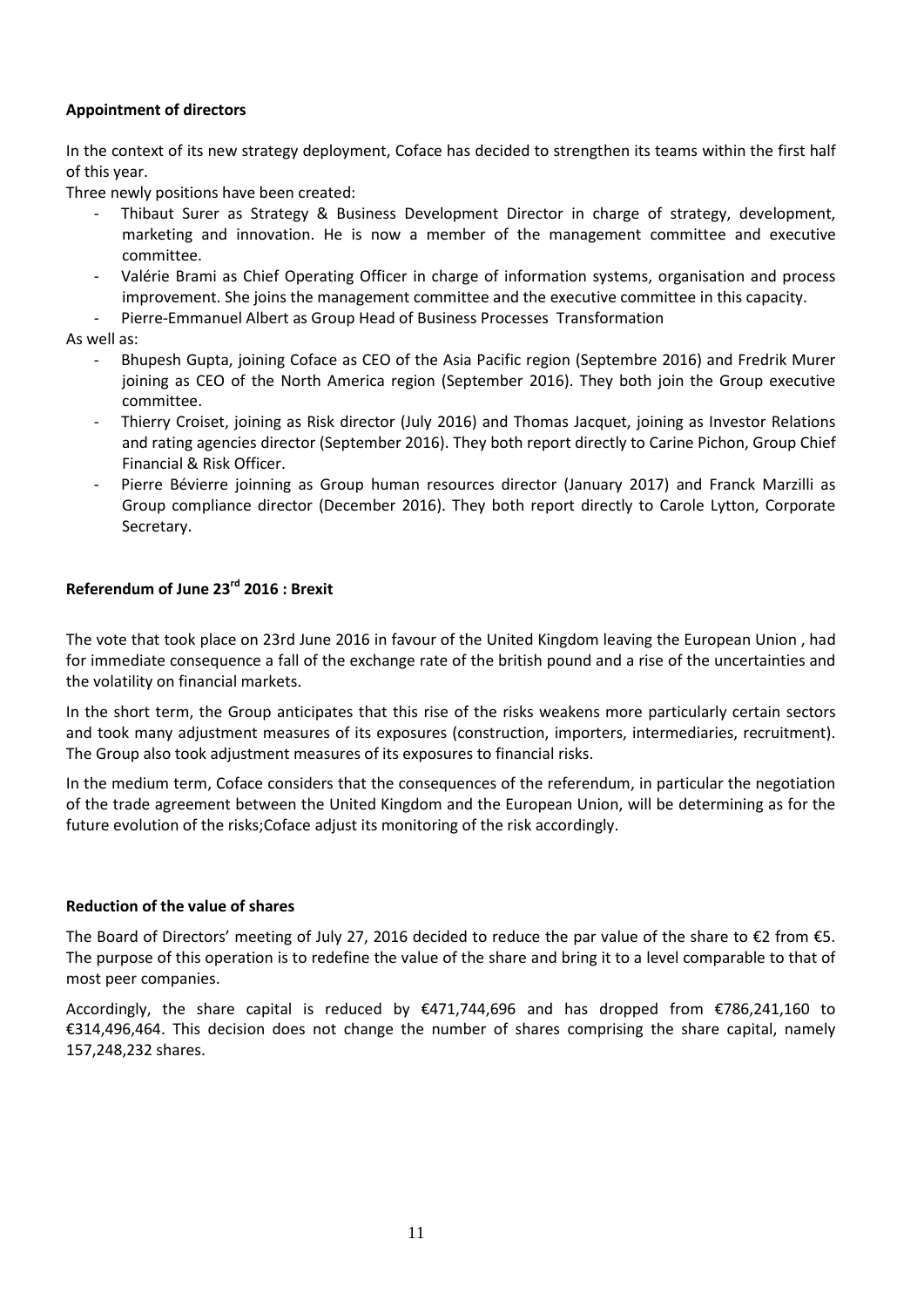#### *Fit to Win* **strategic plan**

The Group presented its new strategic plan called *Fit to Win* during its first Investor day organised in London on September 22,2016. *Fit to Win* aims at positioning Coface as the most agile global trade-credit partner in the industry, while evolving to a more capital efficient business model.

With a 3-year time horizon, *Fit to Win* aims to restore Coface financial performance through three operational transformation drivers:

(a) reinforcing our risk management expertise and infrastructure - especially in emerging markets

(b) driving operational efficiency under a client-centric business model and

(c) differentiating our approach to growth in each one of the markets we are operating in prioritizing value creation over growth for growth.

Once fully implemented, *Fit to Win* is targeting to position Coface to deliver a return on average tangible equity of above 9% across the cycle.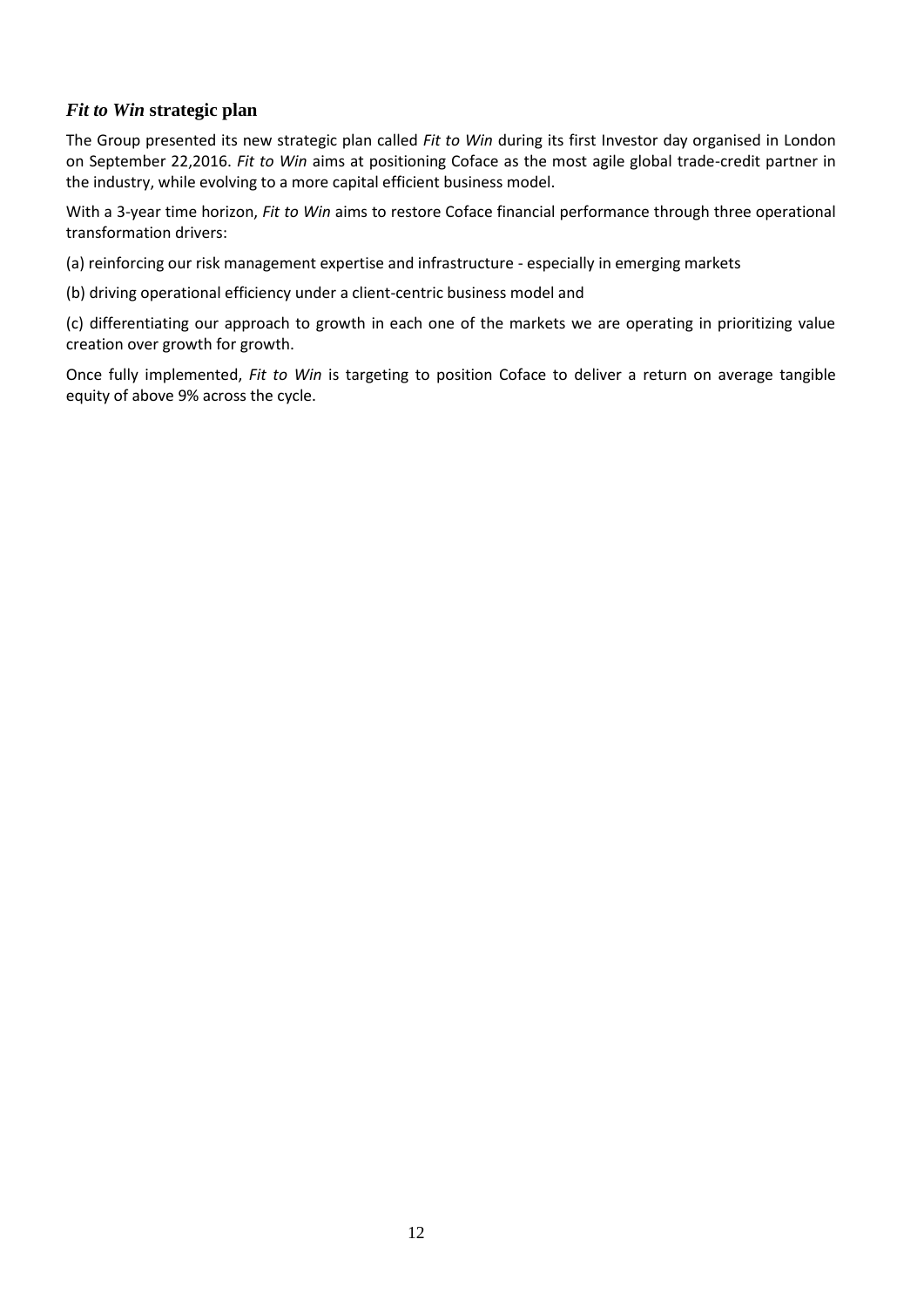All amounts are stated (in thousands of euros) in the following notes, unless specified otherwise.

## <span id="page-12-0"></span>**Note 2. Goodwill**

The change in goodwill amounted to a positive €5 thousand at September 30, 2016, due to the fluctuation of the exchange rate.

## <span id="page-12-1"></span>**Note 3. Other intangible assets**

The change in other intangible assets amounted to a negative €4,273 thousand at September 30, 2016. This change is mainly explained by an increase of the book value of around €3,700 thousand offset by an increase of the provision for depreciation and amortisation of around €7,600 thousand.

## <span id="page-12-2"></span>**Note 4. Insurance business investments**

#### **7.1 – Analysis by category**

At September 30, 2016, the carrying amount of available-for-sale (AFS) securities totaled €2,499,191 thousand, securities held for trading ("trading securities") came to €19,776 thousand and held-to maturity (HTM) securities was €3,705 thousand.

As an insurance group, Coface's investment allocation is heavily weighted towards fixed-income instruments. The distribution of the bonds portefolio by rating at September 30, 2016 was as follows:

- Bonds rated "AAA" 17%;
- Bonds rated "AA" and "A" 36%;
- Bonds rated "BBB" 34%;
- Bonds rated "BB" and lower 13%.

|                                                   |                   |             | Sept. 30, 2016 |            |                                          | Dec. 31, 2015     |             |           |            |                                   |
|---------------------------------------------------|-------------------|-------------|----------------|------------|------------------------------------------|-------------------|-------------|-----------|------------|-----------------------------------|
| (in thousands of euros)                           | Amortized<br>cost | Revaluation | Net value      | Fair value | <b>Unrealized</b><br>gains and<br>losses | Amortized<br>cost | Revaluation | Net value | Fair value | Unrealized<br>gains and<br>losses |
|                                                   |                   |             |                |            |                                          |                   |             |           |            |                                   |
| <b>AFS securities</b>                             | 2,344,332         | 154,859     | 2,499,191      | 2,499,191  |                                          | 2,406,577         | 105,948     | 2,512,526 | 2,512,526  |                                   |
| Equities and other variable-income securities     | 178,768           | 104,829     | 283,598        | 283,598    |                                          | 236,296           | 104,373     | 340,669   | 340,669    |                                   |
| Bonds and government securities                   | 2,036,824         | 48,632      | 2,085,456      | 2,085,456  |                                          | 2,059,275         | 1,659       | 2,060,934 | 2,060,934  |                                   |
| o/w direct investments in securities              | 1,620,239         | 48,268      | 1,668,507      | 1,668,507  |                                          | 1,675,626         | 4,595       | 1,680,221 | 1,680,221  |                                   |
| o/w investments in UCITS                          | 416,585           | 364         | 416,949        | 416,949    |                                          | 383,649           | (2, 936)    | 380.714   | 380,714    |                                   |
| Shares in non-trading property companies          | 128,739           | 1,398       | 130,137        | 130,137    |                                          | 111,006           | (84)        | 110,922   | 110,922    |                                   |
| <b>HTM</b> securities<br><b>Bonds</b>             | 3,705             |             | 3,705          | 4,520      | 815                                      | 3,721             |             | 3,721     | 4,374      | 653                               |
| Fair value through income - trading securities    |                   |             |                |            |                                          |                   |             |           |            |                                   |
| Money market funds (UCITS)                        | 19.776            |             | 19,776         | 19,776     |                                          | 55.468            |             | 55,468    | 55,468     |                                   |
| Derivatives (positive fair value)                 |                   | 5.885       | 5.885          | 5,885      |                                          |                   | 6,123       | 6,123     | 6,123      |                                   |
| (derivatives negative fair value for information) |                   | (291)       | (291)          | (291)      |                                          |                   | (6, 752)    | (6, 752)  | (6, 752)   |                                   |
| Loans and receivables                             | 81,155            |             | 81,155         | 81,155     |                                          | 69.481            |             | 69.481    | 69.481     |                                   |
| Investment property                               | 716               | 84          | 800            | 800        |                                          | 716               | 84          | 800       | 800        |                                   |
| <b>Total</b>                                      | 2,449,684         | 160,828     | 2,610,512      | 2,611,327  | 815                                      | 2,535,964         | 112,155     | 2,648,119 | 2,648,772  | 653                               |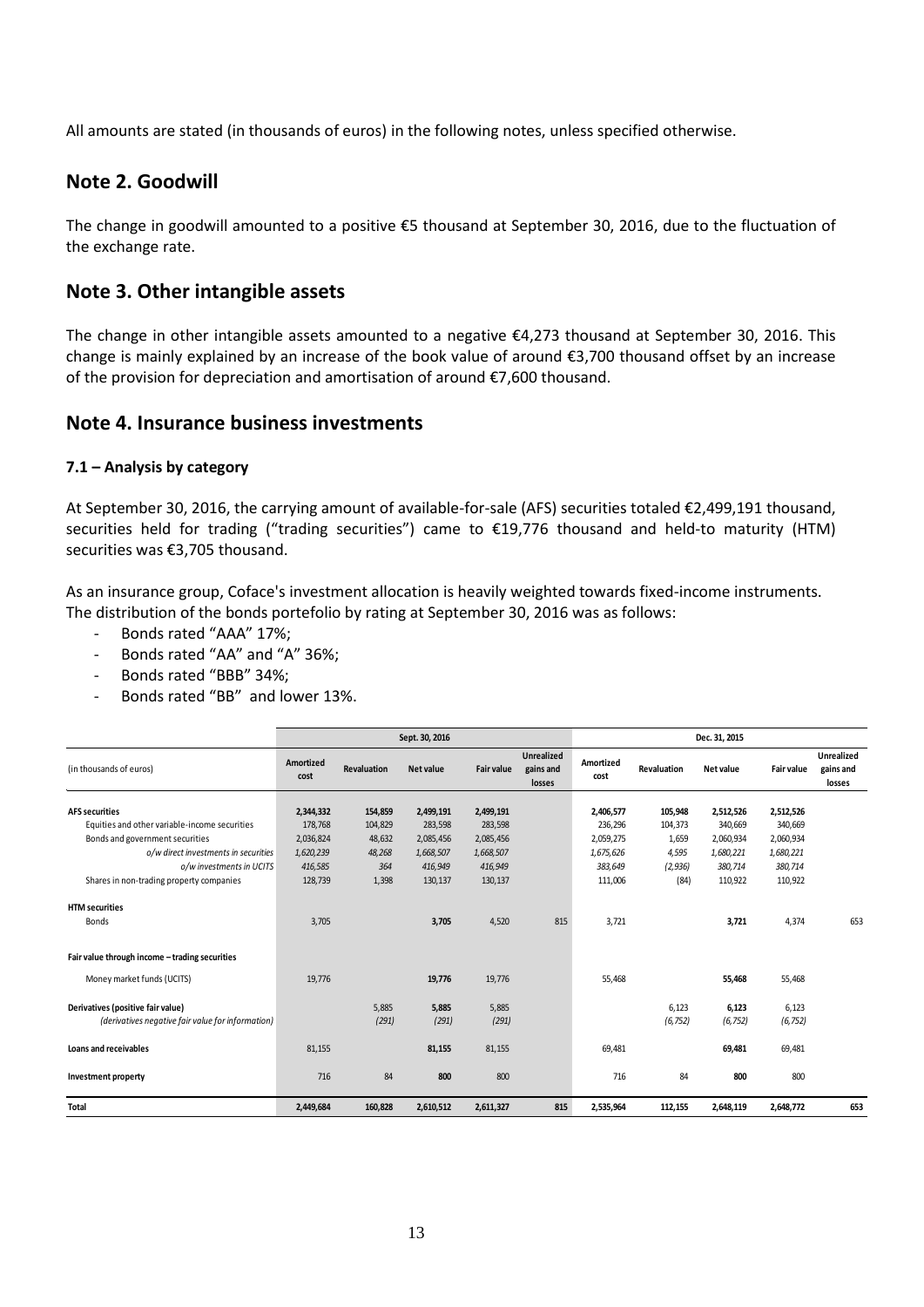| (in thousands of euros)                                   | Gross          | Impairment | <b>Net</b>     | <b>Net</b>    |
|-----------------------------------------------------------|----------------|------------|----------------|---------------|
|                                                           | Sept. 30, 2016 |            | Sept. 30, 2016 | Dec. 31, 2015 |
| <b>AFS securities</b>                                     | 2,528,708      | (29, 517)  | 2,499,191      | 2,512,526     |
| Equities and other variable-income securities             | 312,351        | (28, 753)  | 283,598        | 340,669       |
| Bonds and government securities                           | 2,086,212      | (756)      | 2,085,456      | 2,060,934     |
| o/w direct investments in securities                      | 1,668,507      |            | 1,668,507      | 1,680,221     |
| o/w investments in UCITS                                  | 417,705        | (756)      | 416,949        | 380,714       |
| Shares in non-trading property companies                  | 130,145        | (8)        | 130,137        | 110,922       |
| <b>HTM</b> securities                                     |                |            |                |               |
| Bond                                                      | 3,705          |            | 3,705          | 3,721         |
| Fair value through income - trading securities            |                |            |                |               |
| Money market funds (UCITS)                                | 19,776         |            | 19,776         | 55,468        |
| Derivatives (positive fair value)                         | 5,885          |            | 5,885          | 6,123         |
| (for information, derivatives with a negative fair value) | (291)          |            | (291)          | (6, 752)      |
| <b>Loans and receivables</b>                              | 81,155         |            | 81,155         | 69,481        |
| <b>Investment property</b>                                | 800            |            | 800            | 800           |
| Total                                                     | 2,640,029      | (29, 517)  | 2,610,512      | 2,648,119     |

## **Impairments**

| (in thousands of euros)                       | <b>Additions</b><br>Dec. 31, 2015 |     | <b>Reversals</b> | Exchange<br>rate effects<br>and other | Sept. 30, 2016 |  |
|-----------------------------------------------|-----------------------------------|-----|------------------|---------------------------------------|----------------|--|
| <b>AFS</b> securities                         | 29,696                            | 756 | (846)            | (89)                                  | 29,517         |  |
| Equities and other variable-income securities | 29,688                            | (0) | (846)            | (89)                                  | 28,753         |  |
| Bonds and government securities               | (0)                               | 756 | (0)              | (0)                                   | 756            |  |
| Shares in non-trading property companies      | 8                                 |     |                  |                                       | 8              |  |
| Total                                         | 29,696                            | 756 | (846)            | (89)                                  | 29,517         |  |

Reversals are related to the disposal of AFS securities.

## **Change in investments by category**

|                                                    | Dec. 31, 2015 |                  |                  |             |            |           | Sept. 30, 2016 |
|----------------------------------------------------|---------------|------------------|------------------|-------------|------------|-----------|----------------|
| (in thousands of euros)                            | Carrying      | <b>Increases</b> | <b>Decreases</b> | Revaluation | Impairment | Other     | Carrying       |
|                                                    | amount        |                  |                  |             |            | movements | amount         |
| <b>AFS securities</b>                              | 2,512,526     | 677,980          | (704, 229)       | 52,100      | 90         | (39, 276) | 2,499,191      |
| Equities and other variable-income securities      | 340,669       | 30,850           | (88, 911)        | 3,650       | 846        | (3,506)   | 283,598        |
| Bonds and government securities                    | 2,060,934     | 610,130          | (598, 260)       | 46,968      | (756)      | (33, 560) | 2,085,456      |
| Shares in non-trading property companies           | 110,922       | 37,001           | (17,058)         | 1,482       |            | (2, 210)  | 130,137        |
| <b>HTM</b> securities                              |               |                  |                  |             |            |           |                |
| <b>Bonds</b>                                       | 3,721         | (16)             |                  |             |            |           | 3,705          |
| Fair value through income - trading securities     | 55,468        | 498,502          | (534, 194)       |             |            |           | 19,776         |
| Loans, receivables and other financial investments | 76,404        | 40,010           | (34, 521)        | 7,732       |            | (1,786)   | 87,840         |
| Total                                              | 2,648,119     | 1,216,476        | (1, 272, 944)    | 59,832      | 90         | (41,062)  | 2,610,512      |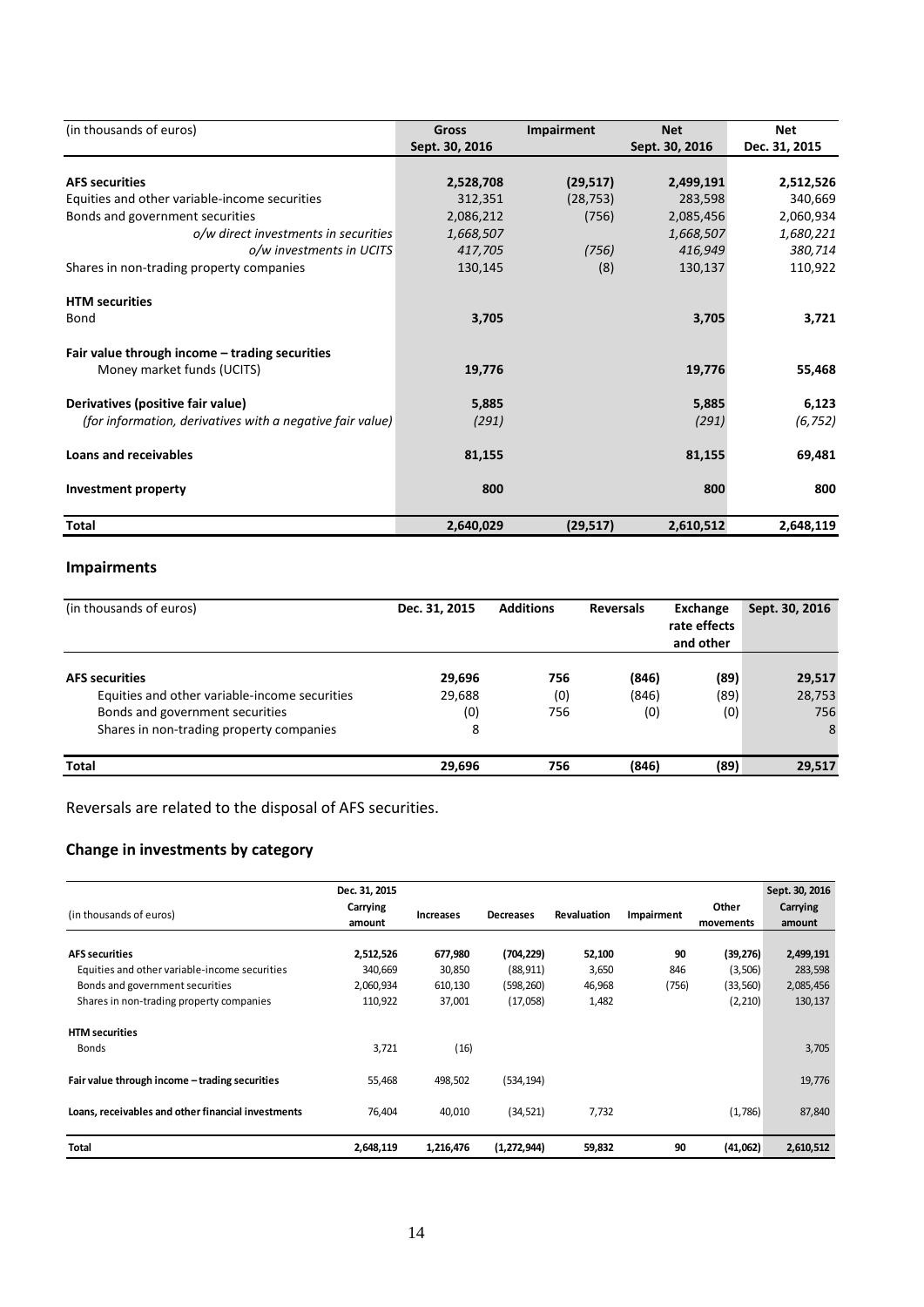#### **Derivatives**

The structural use of derivatives is strictly limited to hedging. The notional amounts of the hedges therefore do not exceed the amounts of the underlying assets in the portfolio.

During 2016, the majority of the derivative transactions carried out by the Group concerned the systematic hedging of currency risks via swaps or currency futures for primarily USD-denominated bonds held in the investment portfolio that covers all of Coface's European entities (whose currency risks are systematically hedged).

Investments in equities were partially hedged through purchases of index options (which were out of the money). The hedging strategy applied by the Group is aimed at protecting the portfolio against a sharp drop in the equities market in the eurozone.

Several one-off interest rate hedges were also set up during the year for money-market securities.

None of these transactions qualified for hedge accounting under IFRS as they were mainly currency transactions and partial market hedges.

Derivatives also includes, from the first quarter of 2016, the fair value of the contingent capital instrument. This fair value corresponds to the fees due. This asset is shown in level 3.

#### **4.2 – Financial instruments recognized at fair value**

The fair values of financial instruments recorded in the balance sheet are measured according to a hierarchy that categorizes into three levels the inputs used to measure fair value. These levels are as follows:

**Level 1**: Quoted prices in active markets for an identical financial instrument.

Securities classified as level 1 represent 87% of the Group's portfolio. They correspond to:

- equities, bonds and government securities listed on organized markets, as well as units in dedicated mutual funds whose net asset value is calculated and published on a very regular basis and is readily available (AFS securities);
- government bonds and bonds indexed to variable interest rates (HTM securities);
- French units money-market funds, SICAV (trading securities).

**Level 2:** Use of inputs, other than quoted prices for an identical instrument that are directly or indirectly observable in the market (inputs corroborated by the market such as yield curves, swap rates, multiples method, etc.).

Securities classified as level 2 represent 3% of the Group's portfolio. This level is used for the following instruments:

- unlisted equities;
- loans and receivables due from banks or clients and whose fair value is determined using the historical cost method.

**Level 3:** Valuation techniques based on unobservable inputs such as projections or internal data.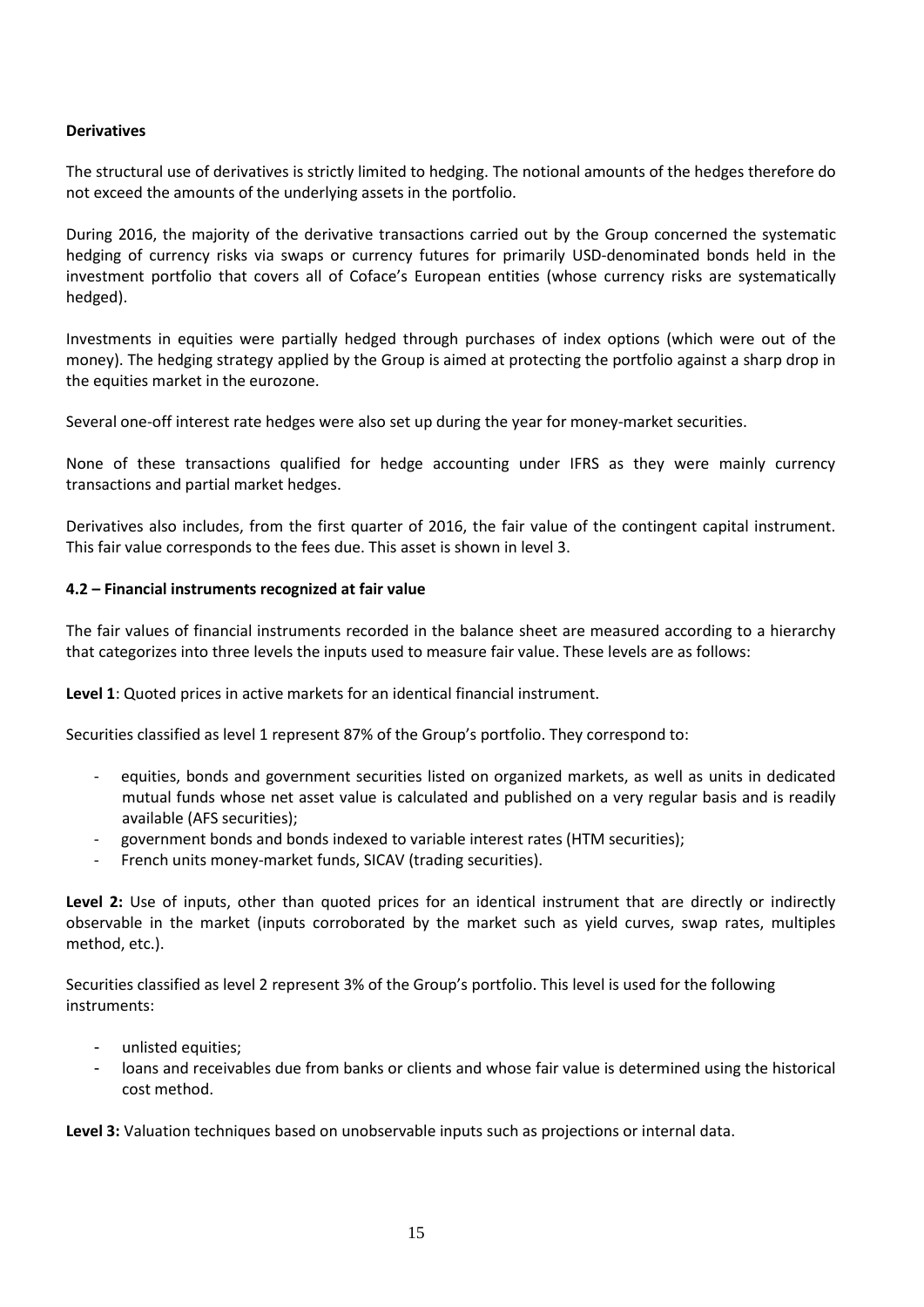Securities classified as level 3 represent 10% of the Group's portfolio. This level corresponds to unlisted equities, investment securities and units in dedicated mutual funds, as well as investment property.

#### **Breakdown of financial instrument fair value measurements as at September 30, 2016 by level in the fair value hierarchy**

|                                                |                 |            | Level 1                                                                    | Level 2                                                                                          | Level 3                                                                                            |
|------------------------------------------------|-----------------|------------|----------------------------------------------------------------------------|--------------------------------------------------------------------------------------------------|----------------------------------------------------------------------------------------------------|
| (in thousands of euros)                        | Carrying amount | Fair value | Fair value<br>determined<br>based on quoted<br>prices in active<br>markets | Fair value<br>determined<br>based on<br>valuation<br>techniques that<br>use observable<br>inputs | Fair value<br>determined<br>based on<br>valuation<br>techniques that<br>use unobservable<br>inputs |
| <b>AFS securities</b>                          | 2,499,191       | 2,499,191  | 2,236,387                                                                  | 23                                                                                               | 262,781                                                                                            |
| Equities and other variable-income securities  | 283,598         | 283,598    | 150,931                                                                    | 23                                                                                               | 132,644                                                                                            |
| Bonds and government securities                | 2,085,456       | 2,085,456  | 2,085,456                                                                  |                                                                                                  |                                                                                                    |
| Shares in non-trading property companies       | 130,137         | 130,137    |                                                                            |                                                                                                  | 130,137                                                                                            |
| <b>HTM</b> securities                          |                 |            |                                                                            |                                                                                                  |                                                                                                    |
| <b>Bonds</b>                                   | 3,705           | 4,520      | 4,520                                                                      |                                                                                                  |                                                                                                    |
| Fair value through income - trading securities |                 |            |                                                                            |                                                                                                  |                                                                                                    |
| Money market funds (UCITS)                     | 19,776          | 19,776     | 19,776                                                                     |                                                                                                  |                                                                                                    |
| <b>Derivatives</b>                             | 5,885           | 5,885      | 2,460                                                                      | 2,187                                                                                            | 1,238                                                                                              |
| Loans and receivables                          | 81,155          | 81,155     |                                                                            | 81,155                                                                                           |                                                                                                    |
| <b>Investment property</b>                     | 800             | 800        |                                                                            |                                                                                                  | 800                                                                                                |
| <b>TOTAL</b>                                   | 2,610,512       | 2,611,327  | 2,263,143                                                                  | 83,365                                                                                           | 264,819                                                                                            |

The analysis of the breakdown of the portfolio by level allowed to detect that bonds and Government securities classified in level 2 on December 31<sup>st</sup>, 2015 were under the definition of level 1. This reclassification from level 2 to level 1 has been realized during the  $1<sup>st</sup>$  half-year 2016.

### **Movements in Level 3 securities as at September 30, 2016**

| (in thousands of euros)                       |                  | Gains and losses recognized in the<br>period |       | Transactions for the period          |                       | Exchange rate |                   |
|-----------------------------------------------|------------------|----------------------------------------------|-------|--------------------------------------|-----------------------|---------------|-------------------|
|                                               | At Dec. 31, 2015 | In income                                    |       | Directly in equity Purchases/ Issues | Sales/<br>Redemptions | effects       | At Sept. 30, 2016 |
| <b>AFS securities</b>                         | 240,219          |                                              | 7,703 | 37,630                               | (17,058)              | (5,713)       | 262,781           |
| Equities and other variable-income securities | 129,297          |                                              | 6,221 | 629                                  |                       | (3,503)       | 132,644           |
| Shares in non-trading property companies      | 110,922          |                                              | 1,482 | 37,001                               | (17,058)              | (2,210)       | 130,137           |
| <b>Derivatives</b>                            |                  |                                              |       | 1,238                                |                       |               | 1,238             |
| Investment property                           | 800              |                                              |       |                                      |                       |               | 800               |
| <b>TOTAL</b>                                  | 241.019          |                                              | 7,703 | 38,868                               | (17,058)              | (5,713)       | 264,819           |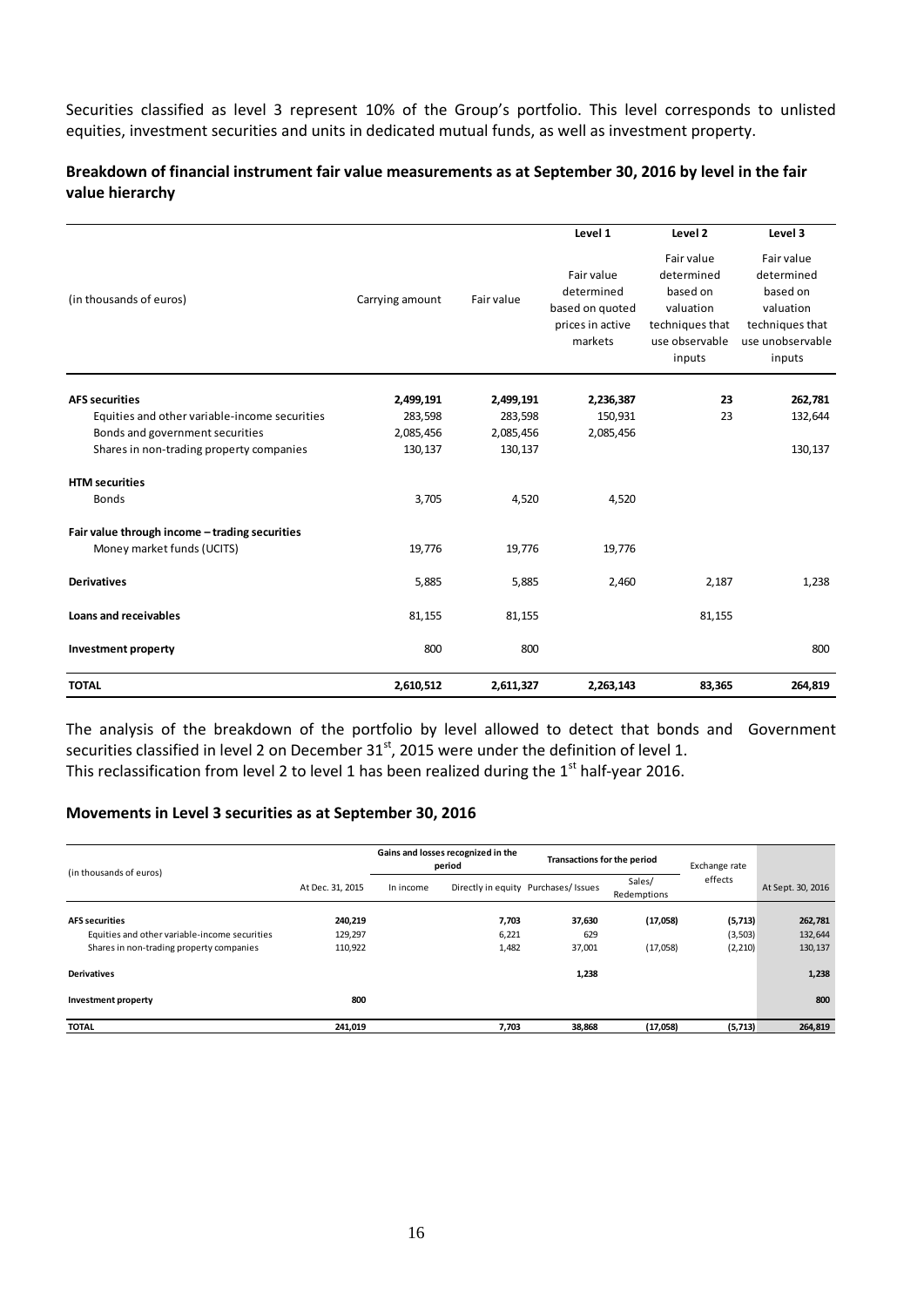#### **Breakdown of financial instrument fair value measurements as at December 31, 2015 by level in the fair value hierarchy**

|                                                |                 |            | Level 1                                                                    | Level <sub>2</sub>                                                                               | Level 3                                                                                            |
|------------------------------------------------|-----------------|------------|----------------------------------------------------------------------------|--------------------------------------------------------------------------------------------------|----------------------------------------------------------------------------------------------------|
| (in thousands of euros)                        | Carrying amount | Fair value | Fair value<br>determined<br>based on quoted<br>prices in active<br>markets | Fair value<br>determined<br>based on<br>valuation<br>techniques that<br>use observable<br>inputs | Fair value<br>determined<br>based on<br>valuation<br>techniques that<br>use unobservable<br>inputs |
| <b>AFS securities</b>                          | 2,512,526       | 2,512,526  | 2,096,980                                                                  | 175,326                                                                                          | 240,219                                                                                            |
| Equities and other variable-income securities  | 340,669         | 340,669    | 211,349                                                                    | 23                                                                                               | 129,297                                                                                            |
| Bonds and government securities                | 2,060,934       | 2,060,934  | 1,885,631                                                                  | 175,303                                                                                          | (0)                                                                                                |
| Shares in non-trading property companies       | 110,922         | 110,922    |                                                                            |                                                                                                  | 110,922                                                                                            |
| <b>HTM</b> securities                          |                 |            |                                                                            |                                                                                                  |                                                                                                    |
| <b>Bonds</b>                                   | 3,721           | 4,374      | 4,374                                                                      |                                                                                                  |                                                                                                    |
| Fair value through income - trading securities |                 |            |                                                                            |                                                                                                  |                                                                                                    |
| Money market funds (UCITS)                     | 55,468          | 55,468     | 55,468                                                                     |                                                                                                  |                                                                                                    |
| <b>Derivatives</b>                             | 6,123           | 6,123      |                                                                            | 6,123                                                                                            |                                                                                                    |
| Loans and receivables                          | 69,481          | 69,481     |                                                                            | 69,481                                                                                           |                                                                                                    |
| <b>Investment property</b>                     | 800             | 800        |                                                                            |                                                                                                  | 800                                                                                                |
| <b>TOTAL</b>                                   | 2,648,119       | 2,648,772  | 2,156,822                                                                  | 250,930                                                                                          | 241,019                                                                                            |

#### **Movements in Level 3 securities as at December 31, 2015**

| (in thousands of euros)                       |                  | Gains and losses recognized in the<br>period |      | Transactions for the period          |                       |          |                  | Exchange rate<br>effects |  |
|-----------------------------------------------|------------------|----------------------------------------------|------|--------------------------------------|-----------------------|----------|------------------|--------------------------|--|
|                                               | At Dec. 31, 2014 | In income                                    |      | Directly in equity Purchases/ Issues | Sales/<br>Redemptions |          | At Dec. 31, 2015 |                          |  |
| <b>AFS</b> securities                         | 155.470          | 1,526                                        | 806  | 83,894                               | (0)                   | (1, 478) | 240,219          |                          |  |
| Equities and other variable-income securities | 125.469          | 1,526                                        | 890  | 2.718                                | (0)                   | (1, 307) | 129,297          |                          |  |
| Shares in non-trading property companies      | 30,001           |                                              | (84) | 81,176                               | (0)                   | (171)    | 110,922          |                          |  |
| Investment property                           | 923              | (123)                                        |      |                                      |                       |          | 800              |                          |  |
| <b>TOTAL</b>                                  | 156,393          | 1,403                                        | 806  | 83,894                               | (0)                   | (1, 478) | 241,019          |                          |  |

# <span id="page-16-0"></span>**Note 5. Receivables arising from banking and other activities**

| (in thousands of euros)                                              | Sept. 30, 2016 | Dec. 31, 2015 |
|----------------------------------------------------------------------|----------------|---------------|
| Receivables arising from banking and other activities                | 2,307,716      | 2,312,352     |
| Non-performing receivables arising from banking and other activities | 80,769         | 78.961        |
| Allowances for receivables arising from banking and other activities | (21, 406)      | (20, 411)     |
| <b>Total</b>                                                         | 2,367,079      | 2,370,902     |

Receivables arising from banking and other activities represent receivables acquired within the scope of factoring agreements.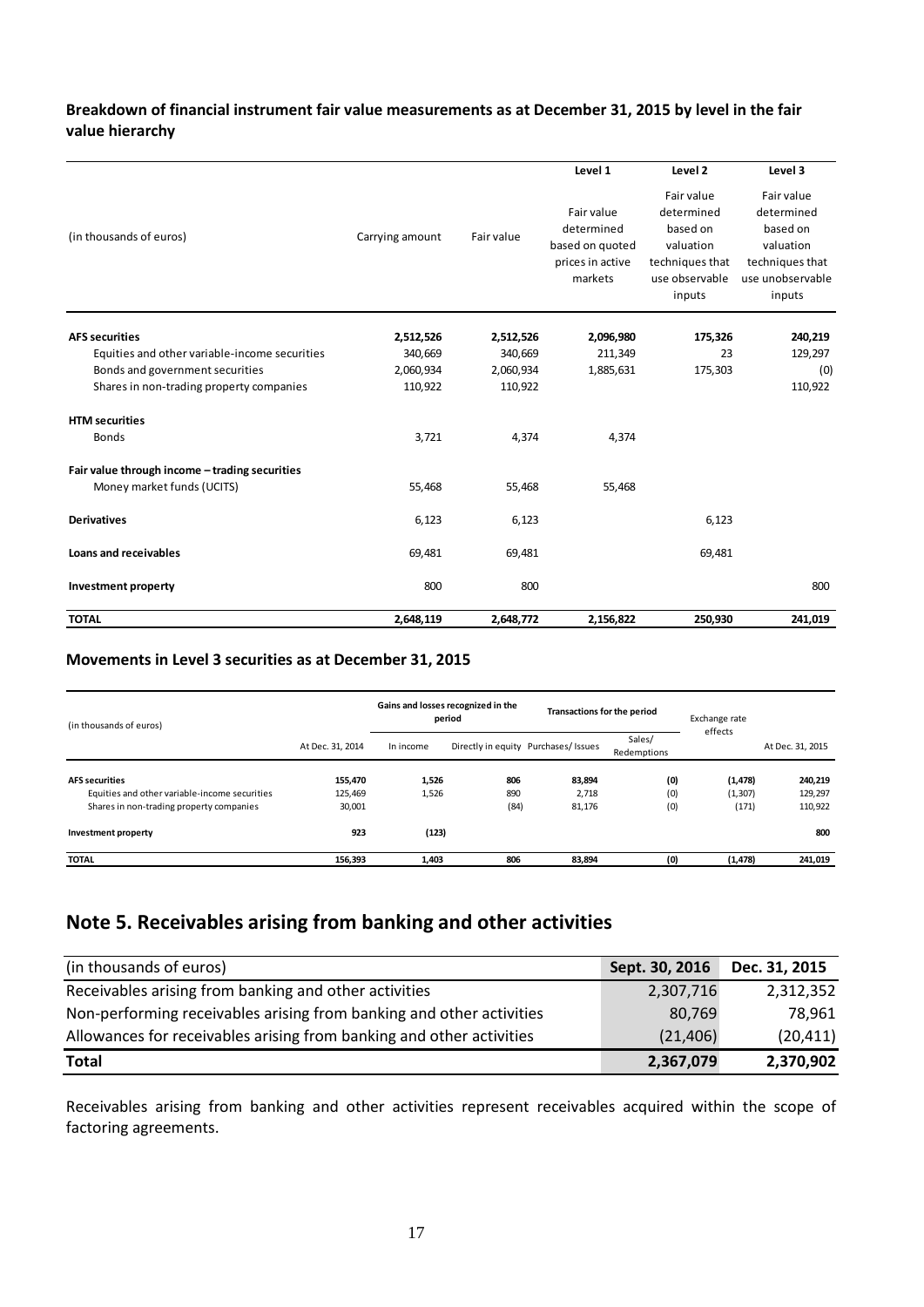They are recognised at cost within assets. Factoring receivables include both receivables whose future recovery is guaranteed by Coface and receivables for which the risk of future recovery is borne by the customer.

Where applicable, the Group recognises a valuation allowance against receivables to take account of any potential difficulties in their future recovery, it being specifi ed that the receivables are also covered by a credit insurance agreement. Accordingly, the related risks are covered by claims provisions.

## <span id="page-17-0"></span>**Note 6. Investments in associates**

The company accounted for by the equity method is Cofacredit, owned at 36%. The change in investments in associates amounted to negative €7,858 thousand at September 30, 2016. This change is Coface's share in Cofacredit's net income deducted from the dividend paid. Cofacredit's net income decreases at the end of September 2016 due to a provisions recorded following significant risk identification.

### <span id="page-17-1"></span>**Note 7. Cash and cash equivalents**

| (in thousands of euros)  | Sept. 30, 2016 | Dec. 31, 2015 |
|--------------------------|----------------|---------------|
| Cash at bank and in hand | 345,707        | 358,326       |
| Cash equivalents         | 27,069         | 38.511        |
| <b>Total</b>             | 372,776        | 396,837       |

## <span id="page-17-2"></span>**Note 8. Share capital**

| <b>Ordinary shares</b>                               | Number of<br>shares | Par value | <b>Share capital</b><br>(in $\epsilon$ ) |
|------------------------------------------------------|---------------------|-----------|------------------------------------------|
| At December 31, 2015                                 | 157,248,232         |           | 786,241,160                              |
| Nominal value decrease                               |                     | (3)       | (471, 744, 696)                          |
| At September 30, 2016                                | 157,248,232         |           | 314,496,464                              |
| Treasury shares deducted                             | (338, 170)          |           | (676, 340)                               |
| At September 30, 2016 (excluding treasury<br>shares) | 156,910,062         |           | 313,820,124                              |

|                                        | Sept. 30, 2016             |         | Dec. 31, 2015       |         |
|----------------------------------------|----------------------------|---------|---------------------|---------|
| <b>Shareholders</b>                    | <b>Number of</b><br>shares | %       | Number of<br>shares | %       |
| <b>Natixis</b>                         | 64,853,881                 | 41.33%  | 64,853,870          | 41.32%  |
| Public                                 | 92,056,181                 | 58.67%  | 92,097,771          | 58.68%  |
| <b>Total excluding treasury shares</b> | 156,910,062                | 100.00% | 156,951,641         | 100.00% |

The parent company of the Coface Group is Natixis, which in turn is owned by BPCE, the central body of Banques Populaires and Caisses d'Épargne.

Natixis holds, at the end of September 2016, 41.33% of the Coface Group's shares excluding treasury shares, and 41.24% including treasury shares.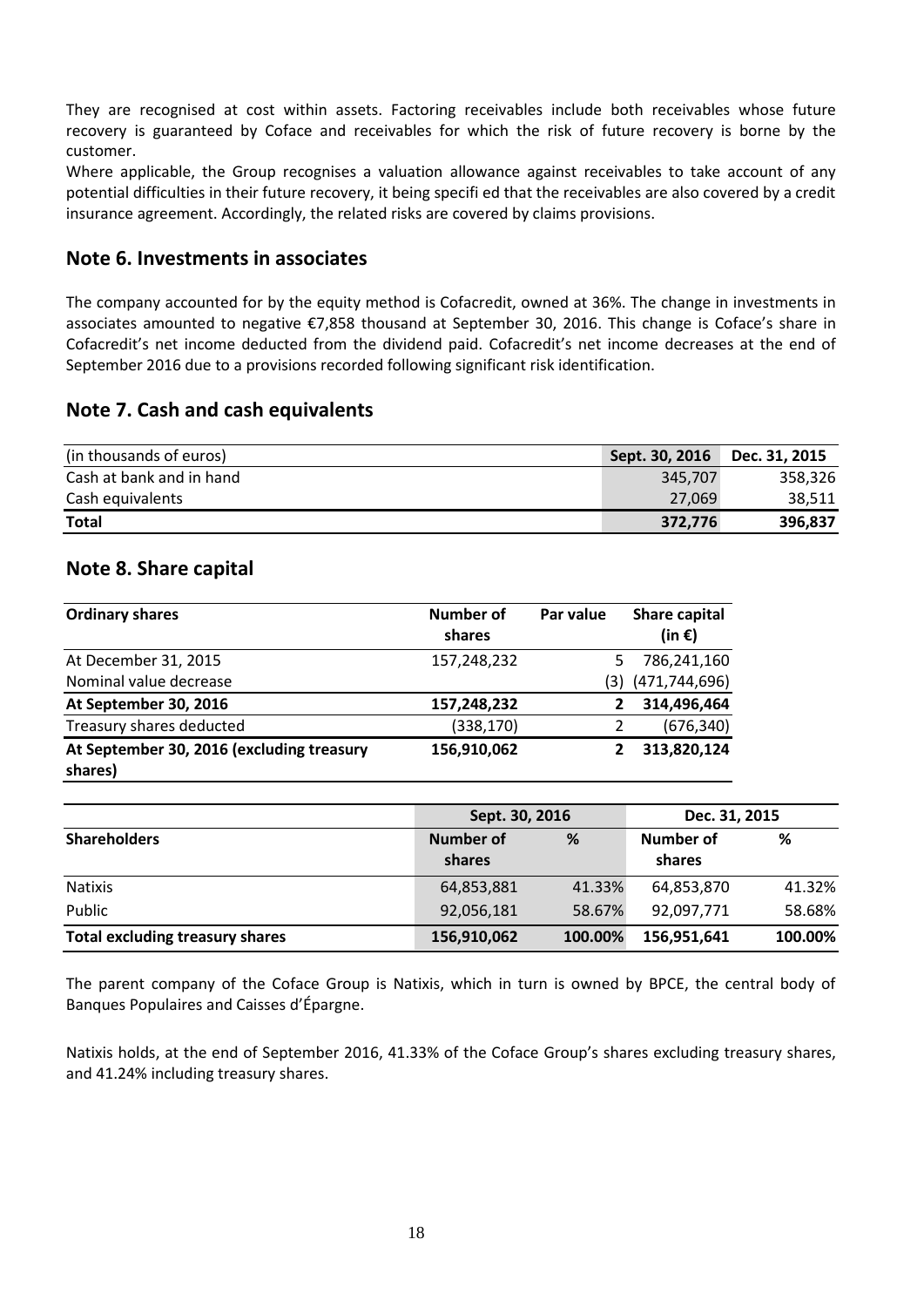## <span id="page-18-0"></span>**Note 9. Provisions for liabilities and charges**

| (in thousands of euros)                                              | Sept. 30, 2016 | Dec. 31, 2015 |
|----------------------------------------------------------------------|----------------|---------------|
| Provisions for disputes                                              | 9,221          | 10.966        |
| Provisions for pension and other post-employment benefit obligations | 86,893         | 84.855        |
| Other provisions for liabilities and charges                         | 24.642         | 18,413        |
| Total                                                                | 120,756        | 114,234       |

Provisions for liabilities and charges mainly consist of provisions for pensions and other post-employment benefit obligations.

## <span id="page-18-1"></span>**Note 10. Financing liabilities**

| (in thousands of euros)              | Sept. 30, 2016 | Dec. 31, 2015 |
|--------------------------------------|----------------|---------------|
| Subordinated debt                    | 383,718        | 387.292       |
| Obligations under finance leases     | 3,035          | 5,202         |
| Bank overdrafts and other borrowings |                | 100           |
| <b>Total</b>                         | 386,753        | 392,594       |

On March 27, 2014, COFACE SA completed the issue of subordinated debt in the form of bonds for a nominal amount of €380 million (corresponding to 3,800 bonds with a nominal unit value of €100,000), maturing on March 27, 2024 (10 years), with an annual interest rate of 4.125%.

The per-unit bond issue price was €99,493.80, and the net amount received by COFACE SA was €376.7 million, net of placement fees and directly-attributable transaction costs.

These securities are irrevocably and unconditionally guaranteed on a subordinated basis by Compagnie française d'assurance pour le commerce extérieur, the Coface Group's main operating entity.

On March 25, 2014, a joint guarantee was issued by Compagnie française d'assurance pour le commerce extérieur for €380 million, in favour of the investors in COFACE SA's subordinated bonds, applicable until the extinction of all liabilities in respect of said investors.

As at September 30, 2016, the debt presented on the line "Subordinated borrowings" of the balance sheet, amounted to €383,718 thousand, is composed of:

- nominal amount of bonds: €380,000 thousand;
- reduced by the debt issuance costs and the issue premium for €4,120 thousand;
- increased by accrued interest of €7,838 thousand.

The impact on consolidated income statement income as at September 30, 2016 mainly includes the interest related to the period for €12,100 thousand.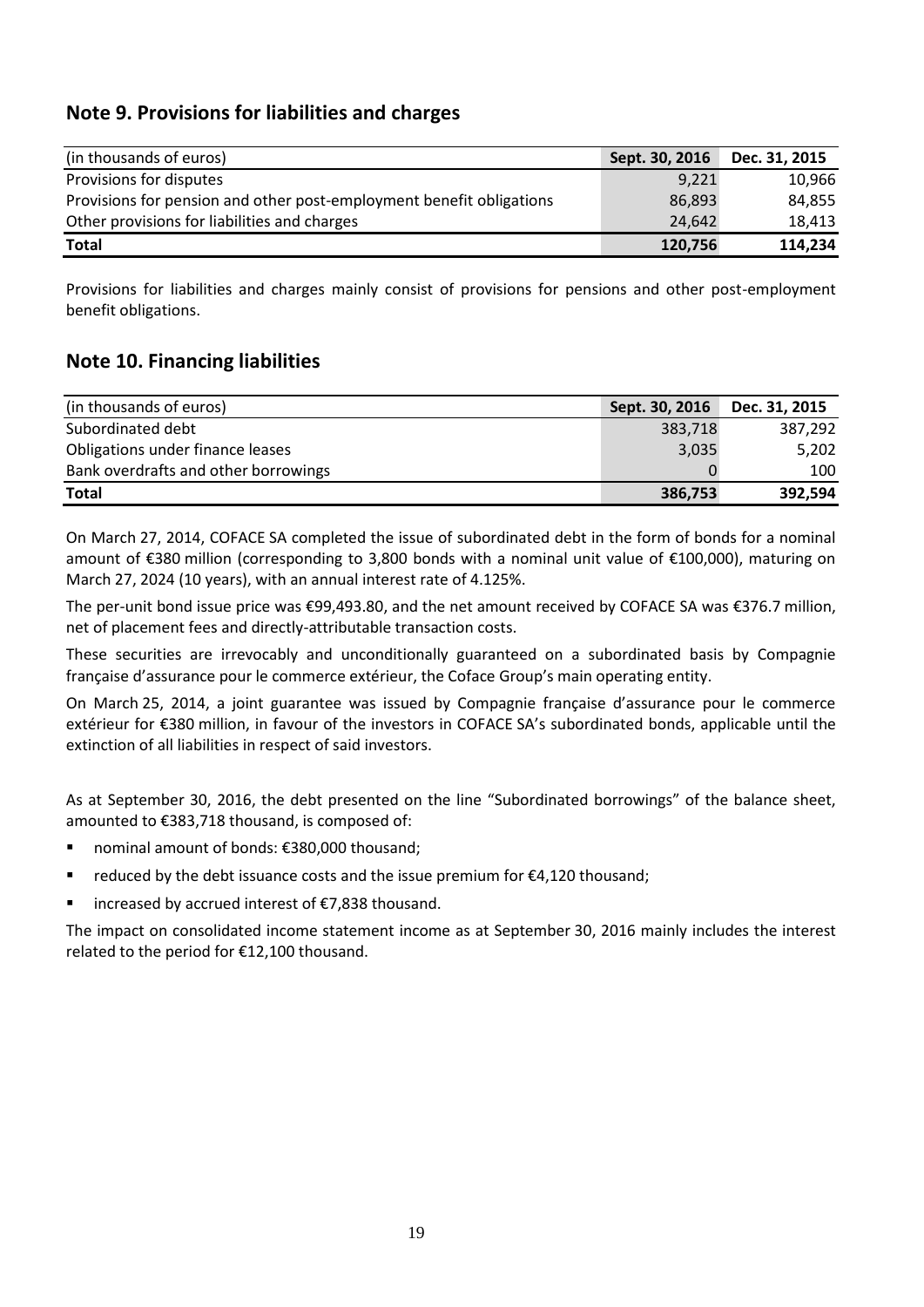# <span id="page-19-0"></span>**Note 11. Liabilities relating to insurance contracts**

| (in thousands of euros)                              | Sept.30, 2016 | Dec. 31, 2015 |
|------------------------------------------------------|---------------|---------------|
| Provisions for unearned premiums                     | 305,487       | 285,410       |
| Claims reserves                                      | 1,204,791     | 1,122,211     |
| Provisions for premium refunds                       | 120,244       | 107,241       |
| Liabilities relating to insurance contracts          | 1,630,522     | 1,514,862     |
| Provisions for unearned premiums                     | (59, 489)     | (57, 558)     |
| Claims reserves                                      | (255, 837)    | (247, 147)    |
| Provisions for premium refunds                       | (25, 347)     | (23, 281)     |
| Reinsurers' share of technical insurance liabilities | (340, 673)    | (327, 986)    |
| <b>Net technical provisions</b>                      | 1,289,849     | 1,186,876     |

# <span id="page-19-1"></span>**Note 12. Payables arising from banking sector activities**

| (in thousands of euros)                              | Sept. 30, 2016 | Dec. 31, 2015 |
|------------------------------------------------------|----------------|---------------|
| Amounts due to banking sector companies              | 434.974        | 352.379       |
| Amounts due to customers of banking sector companies | 328,515        | 404.218       |
| Debt securities                                      | 1,536,296      | 1,613,065     |
| <b>TOTAL</b>                                         | 2,299,785      | 2,369,662     |

The lines "Amounts due to banking sector companies" and "Debt securities" correspond to sources of refinancing for the Group's factoring entities – Coface Finanz (Germany) and Coface Factoring Poland.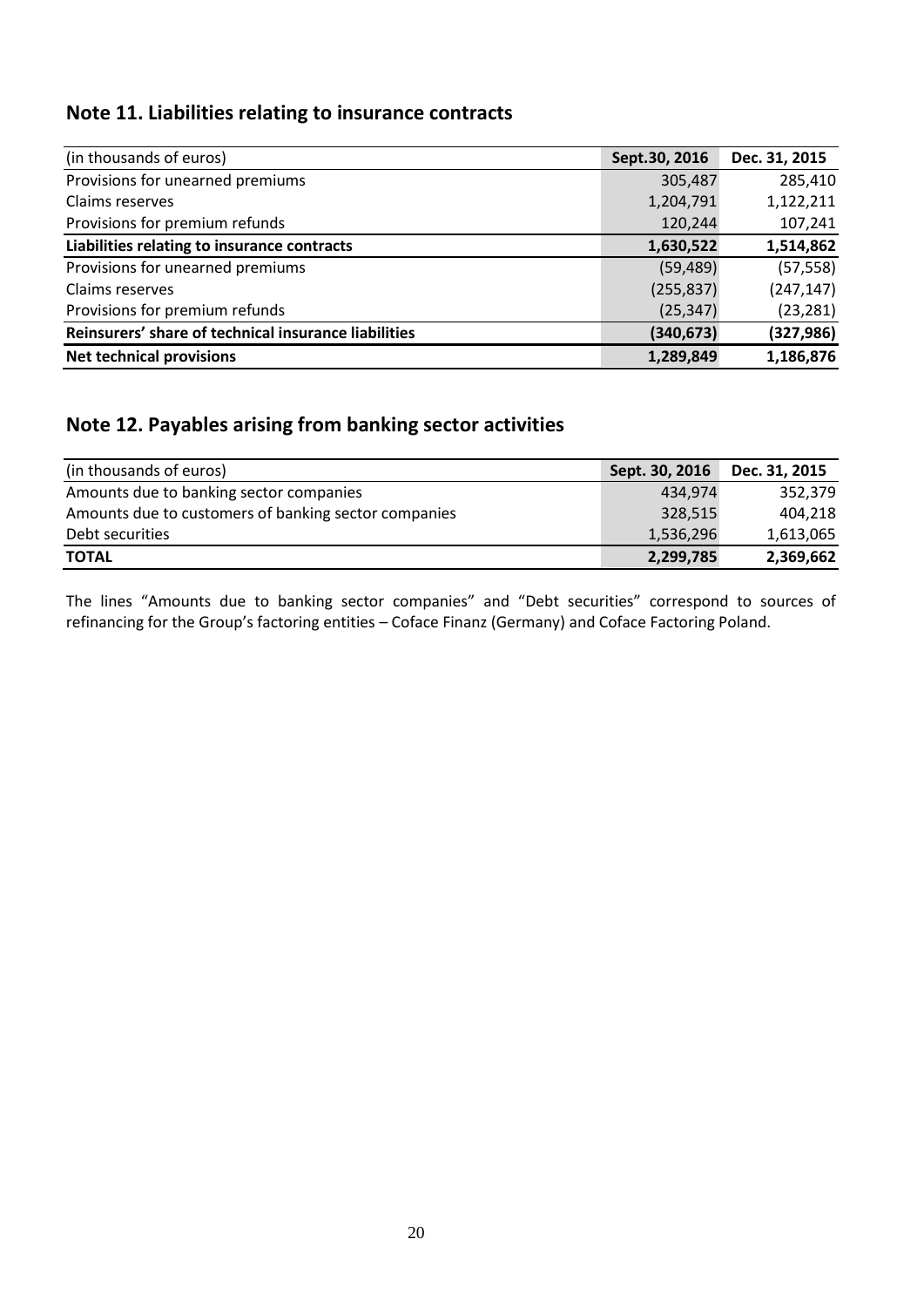# <span id="page-20-0"></span>**Note 13. Consolidated revenue**

| (in thousands of euros)                               |                |                |
|-------------------------------------------------------|----------------|----------------|
| a) By business line                                   | Sept. 30, 2016 | Sept. 30, 2015 |
| Premiums - direct business                            | 875,526        | 912,392        |
| Premiums – inward reinsurance                         | 62,757         | 66,726         |
| Premium Refunds                                       | (68, 233)      | (60, 376)      |
| Provisions for unearned premiums                      | (28, 544)      | (24, 633)      |
| Earned premiums net of cancellations c)               | 841,506        | 894,109        |
| <b>Fees and commission income</b>                     | 99,946         | 97,572         |
| Net income from banking activities d)                 | 52,695         | 53,458         |
|                                                       |                |                |
| Other insurance-related services                      | 4,173          | 7,906          |
| Remuneration of public procedures management services | 40,126         | 44,854         |
| Business information and other services               | 17,309         | 18,383         |
| Receivables management                                | 9,639          | 10,066         |
| Revenue or income from other activities               | 71,247         | 81,209         |
| <b>Consolidated revenue</b>                           | 1,065,394      | 1,126,348      |

#### (in thousands of euros)

| b) By region of invoicing   |           | Sept. 30, 2016 Sept. 30, 2015* |
|-----------------------------|-----------|--------------------------------|
| Northern Europe             | 234,966   | 248,160                        |
| Western Europe              | 247,460   | 276,710                        |
| <b>Central Europe</b>       | 91,299    | 93,657                         |
| Mediterranean & Africa      | 246,612   | 257,789                        |
| North America               | 104,252   | 99,441                         |
| Latin America               | 57,361    | 63,810                         |
| Asia-Pacific                | 83,444    | 86,781                         |
| <b>Consolidated revenue</b> | 1,065,394 | 1,126,348                      |

*\* The consolidated turnover at September 30, 2015 has been restated according to the new regional organization (see Note 1 – Significant events).*

Geographic segmentation by billing location does not necessarily match the debtor's location.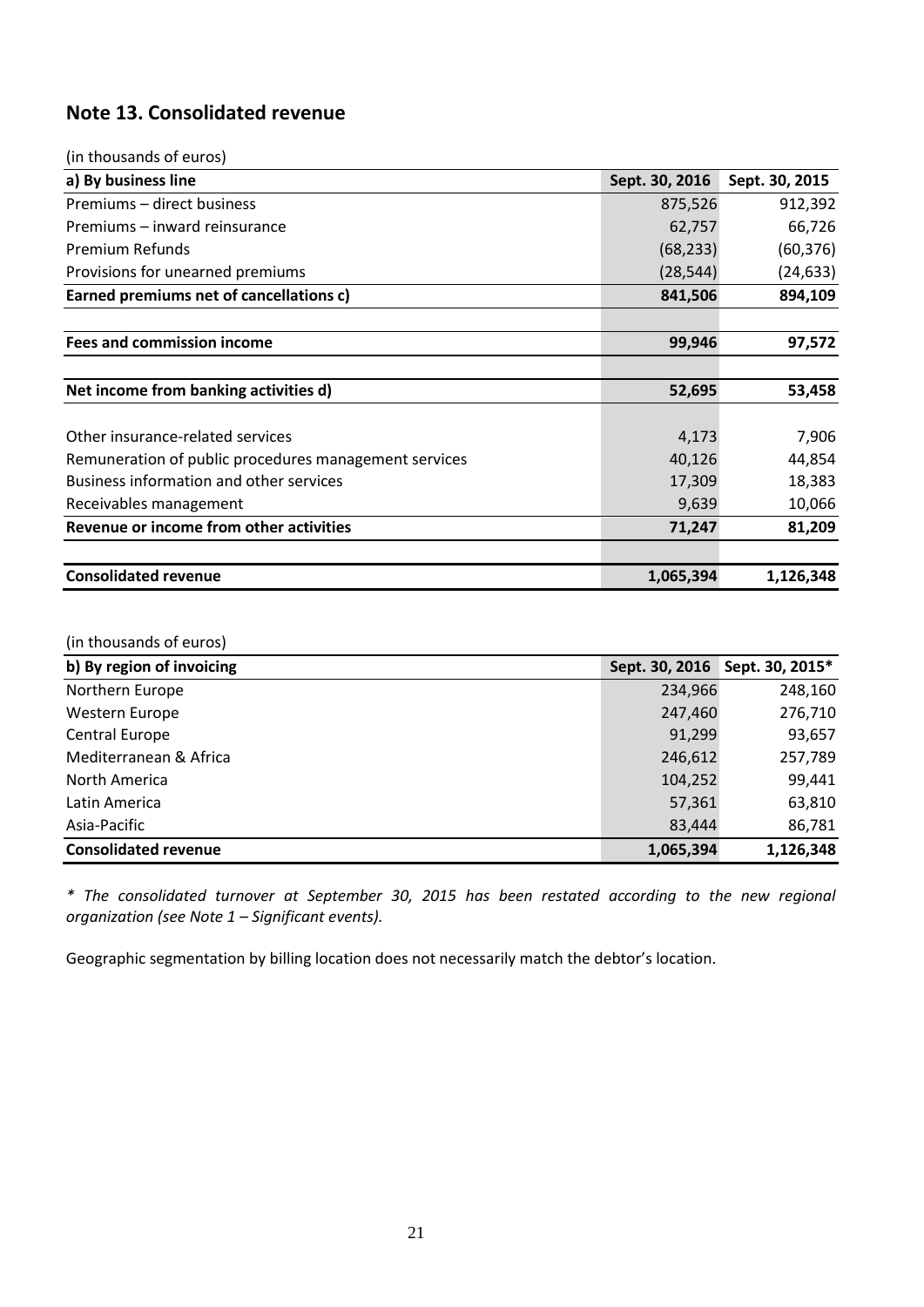#### (in thousands of euros)

| c) Insurance revenue by type of insurance | Sept. 30, 2016 | Sept. 30, 2015 |
|-------------------------------------------|----------------|----------------|
| Credit insurance                          | 785.655        | 829,136        |
| <b>Guarantees</b>                         | 38,088         | 37.893         |
| Single risk                               | 17,763         | 27,080         |
| Total insurance revenue                   | 841,506        | 894.109        |

## (in thousands of euros) **d) Net income from banking activities Sept. 30, 2016 Sept. 30, 2015 Sept. 30, 2015** Financing fees 25,572 Factoring fees 27,933 Other (47) **Total net income from banking activities 52,695** 53,458

## <span id="page-21-0"></span>**Note 14. Claim expenses**

| (in thousands of euros)        | Sept. 30, 2016 | Sept. 30, 2015 |
|--------------------------------|----------------|----------------|
| Paid claims, net of recoveries | (426, 408)     | (371, 798)     |
| Claims handling expenses       | (18, 199)      | (20, 509)      |
| Change in claims reserves      | (91,909)       | (63,077)       |
| <b>Total</b>                   | (536, 516)     | (455, 384)     |

#### **Claims expenses by period of occurence**

| (in thousands of euros)         |            | Sept. 30, 2016                                 |            |            | Sept. 30, 2015                                 |            |
|---------------------------------|------------|------------------------------------------------|------------|------------|------------------------------------------------|------------|
|                                 | Gross      | Outward<br>reinsurance<br>and<br>retrocessions | <b>Net</b> | Gross      | Outward<br>reinsurance<br>and<br>retrocessions | <b>Net</b> |
| Claims expenses – current year  | (601, 728) | 128,374                                        | (473, 354) | (629, 945) | 118,900                                        | (511, 045) |
| Claims expenses $-$ prior years | 65,212     | (7,658)                                        | 57,554     | 174,561    | (27, 173)                                      | 147,387    |
| <b>Claims expenses</b>          | (536, 516) | 120,716                                        | (415,800)  | (455, 384) | 91,727                                         | (363, 657) |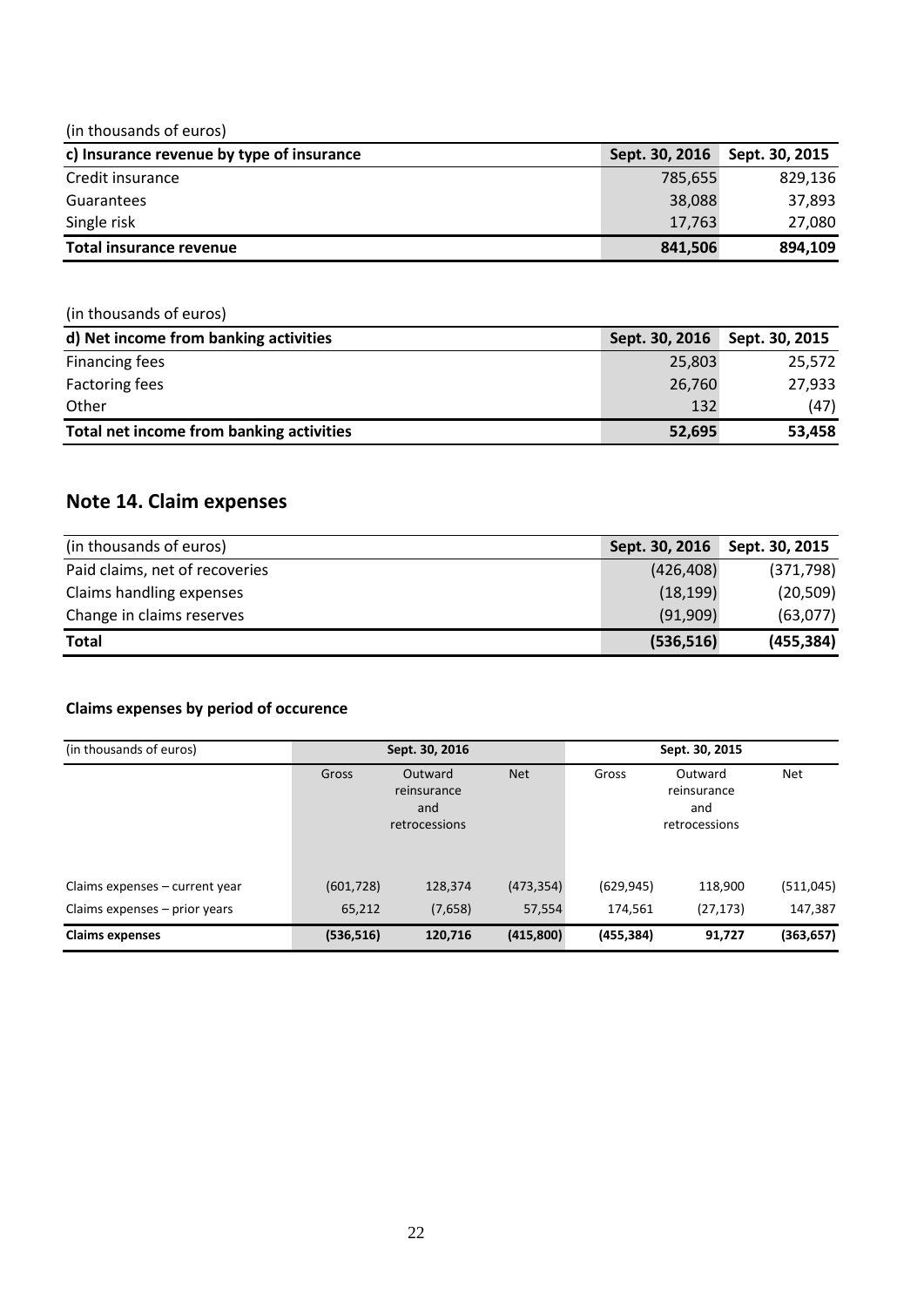# <span id="page-22-0"></span>**Note 15. Overheads by function**

| (in thousands of euros)                      | Sept. 30, 2016 | Sept. 30, 2015 |
|----------------------------------------------|----------------|----------------|
| Commissions                                  | (114, 092)     | (119, 190)     |
| Other acquisition costs                      | (77, 297)      | (88, 599)      |
| Total acquisition costs                      | (191, 389)     | (207, 789)     |
| Administrative costs                         | (208, 020)     | (202, 736)     |
| Other current operating expenses             | (61, 278)      | (58,095)       |
| Investment management expenses               | (1, 376)       | (1, 544)       |
| o/w insurance investment management expenses | (1, 393)       | (1, 544)       |
| Claims handling expenses                     | (18, 201)      | (20, 509)      |
| o/w insurance claims handling expenses       | (18, 226)      | (20, 509)      |
| <b>Total</b>                                 | (480, 264)     | (490, 675)     |
| of which employee profit-sharing             | (3, 754)       | (7, 132)       |

| (in thousands of euros)                                                | Sept. 30, 2016 | Sept. 30, 2015 |
|------------------------------------------------------------------------|----------------|----------------|
| Acquisition, administration costs and other current operating expenses | (480, 264)     | (490, 675)     |
| Expenses from banking activities, excluding cost of risk               | (10, 134)      | (10,098)       |
| Expenses from other activities                                         | (32,008)       | (34, 740)      |
| <b>Total</b>                                                           | (522, 406)     | (535, 512)     |

Total overheads includes general insurance expenses (by function), expenses from other activities and expenses from banking activities. It came out at €522,406 thousand at September 30, 2016 versus €535,512 thousand at September 30,2015.

In the income statement, claims handling expenses are included in "Claims expenses" and investment management expenses are shown in "Investment income, net of management expenses (excluding finance costs)".

# <span id="page-22-1"></span>**Note 16. Income and expenses from ceded reinsurance**

| (in thousands of euros)                       | Sept. 30, 2016 | Sept. 30, 2015 |
|-----------------------------------------------|----------------|----------------|
| Ceded claims                                  | 106,824        | 82,671         |
| Change in claims provisions net of recoveries | 13,892         | 9,056          |
| Commissions paid by reinsurers                | 69,836         | 71,422         |
| Income from ceded reinsurance                 | 190,552        | 163,150        |
| Ceded premiums                                | (201, 936)     | (206, 886)     |
| Change in unearned premiums provisions        | 3,698          | 5,139          |
| <b>Expenses from ceded reinsurance</b>        | (198, 238)     | (201, 747)     |
| <b>Total</b>                                  | (7,686)        | (38, 597)      |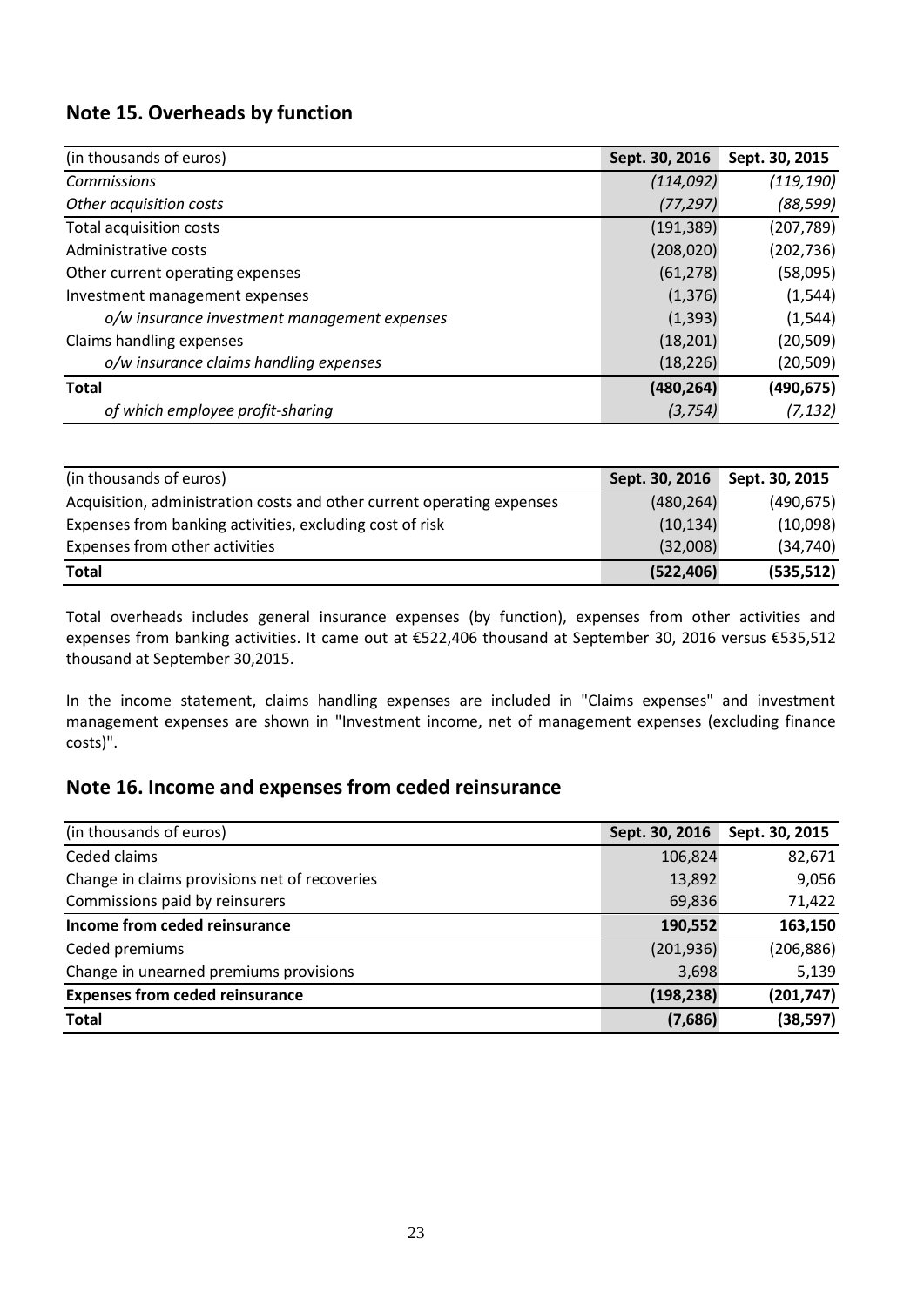| (in thousands of euros)                                         | Sept. 30, 2016 | Sept. 30, 2015 |
|-----------------------------------------------------------------|----------------|----------------|
|                                                                 |                |                |
| Investment income                                               | 38,071         | 39,811         |
|                                                                 |                |                |
| Change in financial instruments at fair value though income     | 7,732          | (30, 805)      |
| o/w hedged by currency derivatives on "Colombes" and "Lausanne" | 10,556         | (32, 429)      |
| mutual funds <sup>(1)</sup>                                     |                |                |
|                                                                 |                |                |
| Net gains on disposals                                          | (529)          | 1,146          |
| o/w hedged by currency derivatives on "Colombes" and "Lausanne" | (140)          | (418)          |
| mutual funds $^{(1)}$                                           |                |                |
|                                                                 |                |                |
| Additions to/(reversals from) impairment                        | (1, 175)       | (583)          |
|                                                                 |                |                |
| Net foreign exchange gains                                      | 1,086          | 33,113         |
| o/w hedged by currency derivatives on "Colombes" and "Lausanne" | (13, 924)      | 32,005         |
| mutual funds <sup>(2)</sup>                                     |                |                |
|                                                                 |                |                |
| Investment management expenses                                  | (2, 102)       | (2, 205)       |
|                                                                 |                |                |
| Total                                                           | 43,083         | 40,478         |

## <span id="page-23-0"></span>**Note 17. Investment income, net of management expenses (excluding finance costs)**

1) The change of the EUR / USD and the EUR / GBP caused significant impacts on the accounts, despite the hedge of investments by foreign exchange derivatives. The net impact after hedge was - € 3,368 thousand.

2) The - € 13,924 thousand foreign exchange gains from Colombes and Lausanne funds consisted of € 14,582 thousand in realised gains and € -28,506 thousand of unrealised gains.

# <span id="page-23-1"></span>**Note 18. Other operating income and expenses**

| (in thousands of euros)  | Sept. 30, 2016 | Sept. 30, 2015 |
|--------------------------|----------------|----------------|
| Other operating expenses | (2,754)        | (4, 513)       |
| Other operating income   | 531            | 490            |
| <b>Net</b>               | (2, 223)       | (4,023)        |

At September 30, 2016, other operating expenses concern mainly restructuration fees. The previous year, the other operating income and expenses concerned mainly the compensations paid to sales representatives within the framework of the plan of restructuration and densification of the distribution network led in the United States.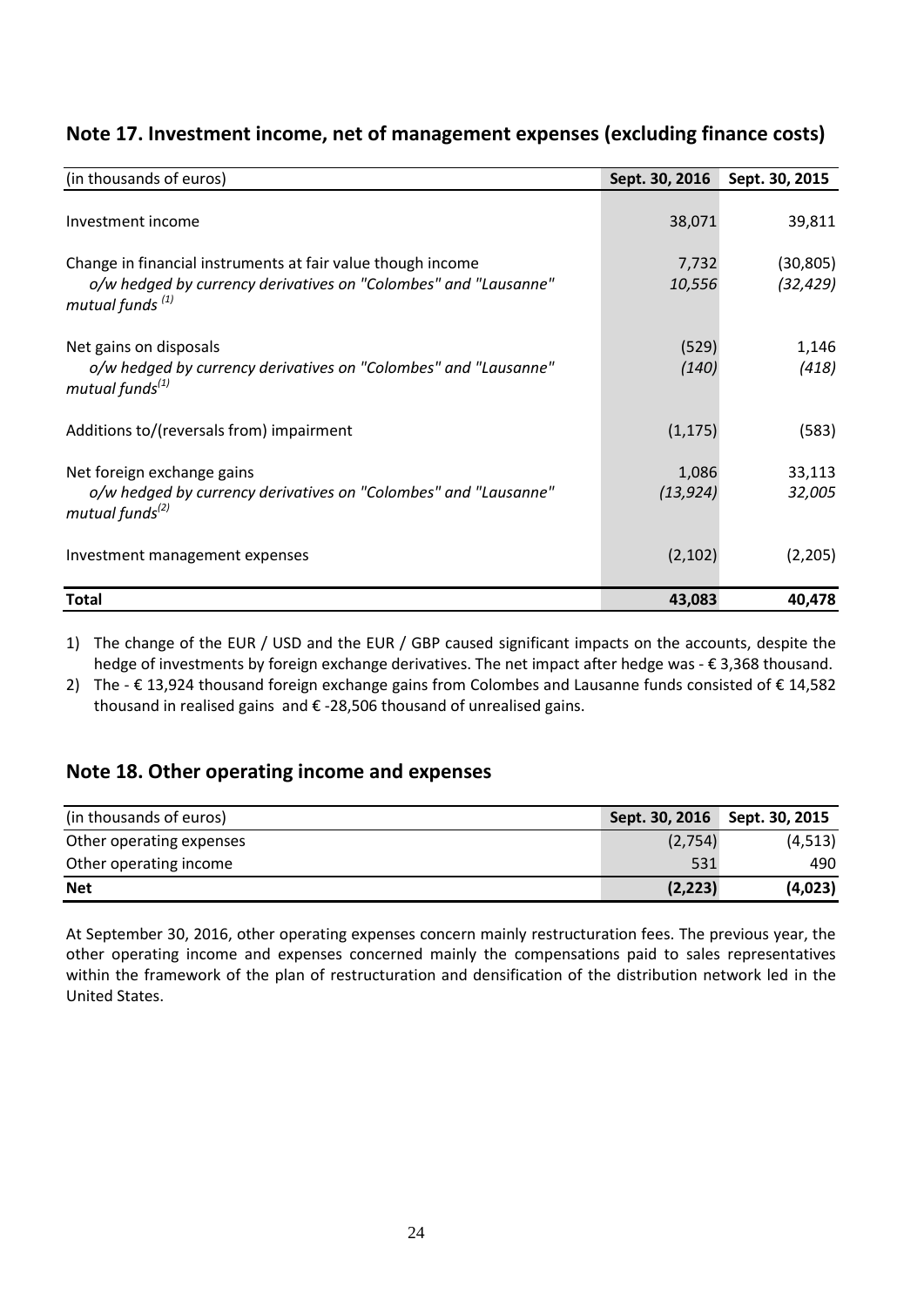# <span id="page-24-0"></span>**Note 19. Breakdown of net income by segment**

Premiums, claims and commissions are monitored by country of invoicing. In the case of direct business, the country of invoicing is that in which the issuer of the invoice is located and for inward reinsurance, the country of invoicing is that in which the ceding insurer is located.

Geographic segmentation by billing location does not necessarily match the debtor's location.

Reinsurance income, which is calculated and recognised for the whole Group at the level of Compagnie française d'assurance pour le commerce extérieur, has been reallocated at the level of each region.

Income taxes by segment have been calculated based on this monitoring framework.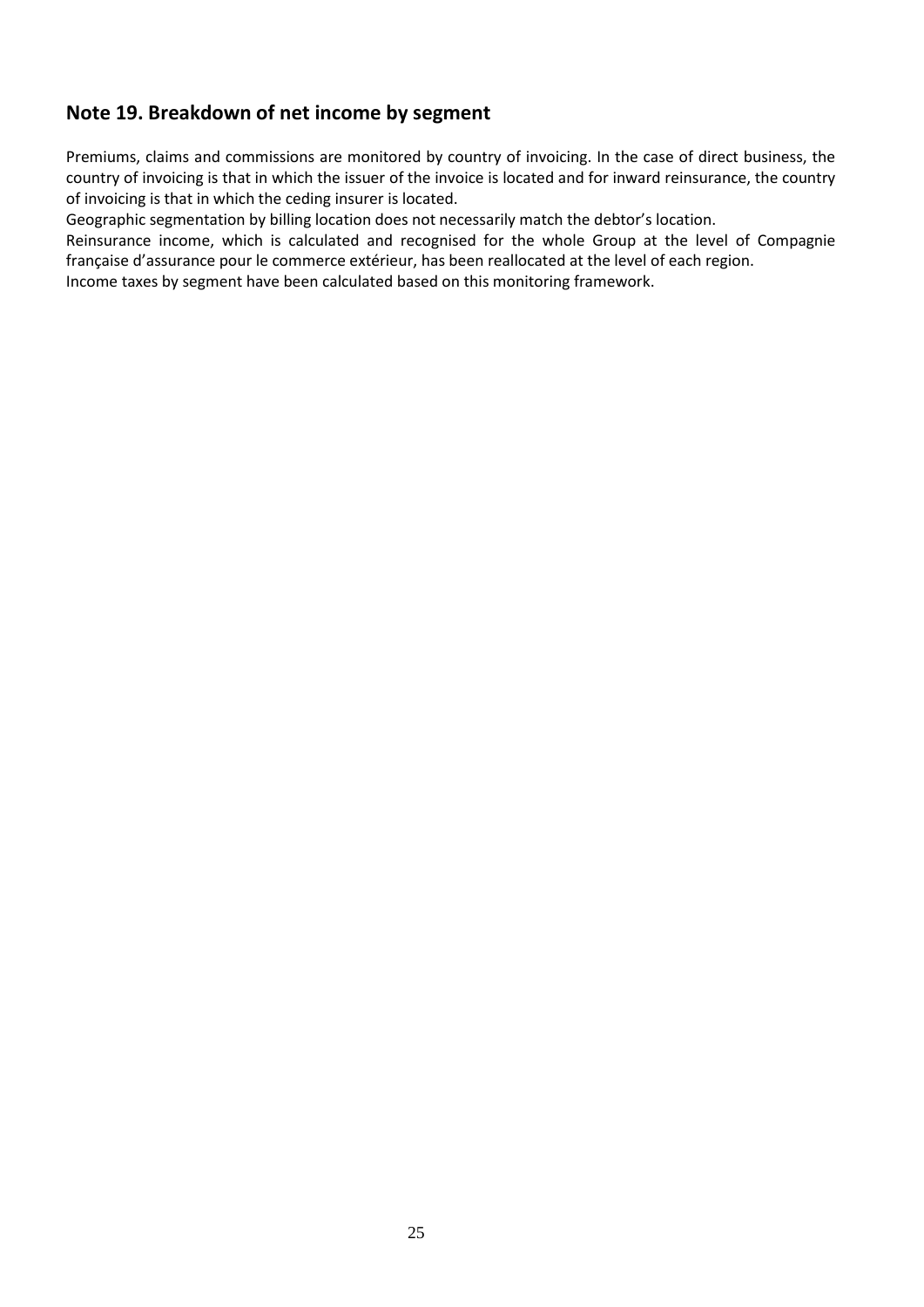#### **Analysis of September 30, 2016 net income by segment**

| (in thousands of euros)                                         | <b>Northern</b><br><b>Europe</b> | Western<br><b>Europe</b> | <b>Central</b><br><b>Europe</b> | <b>Mediter-</b><br>ranean &<br><b>Africa</b> | <b>North America</b> | Latin<br>America | Asia-<br><b>Pacific</b> | <b>Group</b><br>reinsurance | Cogeri    | <b>Holding</b><br>company<br>costs |            | Inter-zone Group total |
|-----------------------------------------------------------------|----------------------------------|--------------------------|---------------------------------|----------------------------------------------|----------------------|------------------|-------------------------|-----------------------------|-----------|------------------------------------|------------|------------------------|
| <b>REVENUE</b>                                                  | 231,084                          | 250,810                  | 93,550                          | 248,161                                      | 104,252              | 57,361           | 83,444                  | 726,274                     | 20,824    |                                    | (750, 368) | 1,065,394              |
| o/w Earned Premium                                              | 150,796                          | 178,505                  | 72,166                          | 209,975                                      | 93,684               | 55,257           | 81,123                  | 726,274                     |           |                                    | (726, 274) | 841,506                |
| o/w Factoring                                                   | 45,906                           |                          | 6,789                           |                                              |                      |                  |                         |                             |           |                                    |            | 52,695                 |
| o/w Other insurance-related services                            | 34,382                           | 72,305                   | 14,596                          | 38,186                                       | 10,569               | 2,105            | 2,321                   |                             | 20,824    |                                    | (24, 094)  | 171,193                |
| Claims-related expenses (including claims handling costs)       | (87, 865)                        | (68, 904)                | (36, 403)                       | (108, 515)                                   | (79, 935)            | (37, 361)        | (114, 590)              | (475, 279)                  |           | (2, 373)                           | 474,710    | (536, 516)             |
| Cost of risk                                                    | (2,701)                          |                          | (233)                           |                                              |                      |                  |                         |                             |           |                                    |            | (2,934)                |
| <b>Commissions</b>                                              | (15,706)                         | (26, 241)                | (4,075)                         | (25, 074)                                    | (23,088)             | (6, 310)         | (16,900)                | (210, 507)                  |           |                                    | 213,712    | (114, 190)             |
| Other internal general expenses                                 | (90, 241)                        | (104, 848)               | (30, 105)                       | (69, 528)                                    | (22, 239)            | (16,078)         | (24, 965)               |                             | (21, 171) | (31, 236)                          | 21,706     | (388, 707)             |
| UNDERWRITING INCOME BEFORE REINSURANCE*                         | 34,571                           | 50,816                   | 22,734                          | 45,043                                       | (21,010)             | (2, 388)         | (73, 012)               | 40,488                      | (346)     | (33,609)                           | (40, 241)  | 23,048                 |
| Income/(loss) on ceded reinsurance                              | 8.707                            | (34, 666)                | (374)                           | 1,552                                        | (70)                 | 4,277            | 10,900                  | (38, 491)                   |           |                                    | 40,479     | (7,686)                |
| Other operating income and expenses                             |                                  | (1,963)                  | $\mathbf{1}$                    | 507                                          |                      | (753)            | (15)                    |                             |           |                                    |            | (2, 223)               |
| Net financial income excluding finance costs                    | 5,882                            | 18,883                   | 3,931                           | 5,703                                        | 1,220                | 3,758            | 4,675                   |                             | (102)     | (767)                              | (99)       | 43,083                 |
| <b>Finance costs</b>                                            | (354)                            | 451                      | (78)                            | (314)                                        | (699)                | (221)            | (439)                   |                             | (140)     | (12, 100)                          | (148)      | (14, 042)              |
| <b>OPERATING INCOME including finance costs</b>                 | 48,806                           | 33,521                   | 26,213                          | 52,491                                       | (20, 559)            | 4,673            | (57, 891)               | 1,997                       | (588)     | (46, 476)                          | (9)        | 42,179                 |
| Share in net income of associates                               |                                  | (6,850)                  |                                 |                                              |                      |                  |                         |                             |           |                                    |            | (6,850)                |
| <b>NET INCOME BEFORE TAX</b>                                    | 48,806                           | 26,671                   | 26,213                          | 52,491                                       | (20, 559)            | 4,673            | (57, 891)               | 1,997                       | (588)     | (46, 476)                          | (9)        | 35,329                 |
| Income tax expense                                              | (16, 604)                        | (2,843)                  | (5,657)                         | (15,803)                                     | 4,326                | (1, 559)         | 1,799                   | (687)                       | 202       | 16,002                             | 222        | (20, 604)              |
| <b>CONSOLIDATED NET INCOME BEFORE NON-CONTROLLING INTERESTS</b> | 32,202                           | 23,895                   | 20,556                          | 36,688                                       | (16, 233)            | 3,114            | (56,092)                | 1,309                       | (386)     | (30, 474)                          | 213        | 14,793                 |
| Non-controlling interests                                       | (1)                              | (1)                      | (422)                           | (1)                                          |                      | 20               | 2                       |                             |           |                                    |            | (402)                  |
| <b>NET INCOME FOR THE PERIOD</b>                                | 32,201                           | 23,894                   | 20,135                          | 36,687                                       | (16, 233)            | 3,135            | (56,090)                | 1,309                       | (386)     | (30, 474)                          | 213        | 14,391                 |

\* Underwriting income before reinsurance is a key financial indicator used by the Coface Group to analyse the performance of its businesses. Underwriting income before reinsurance corresponds to the sum of revenue, claims expenses, expenses from banking activities, cost of risk, policy acquisition costs, administrative costs, and other current operating expenses, and expenses from other activities.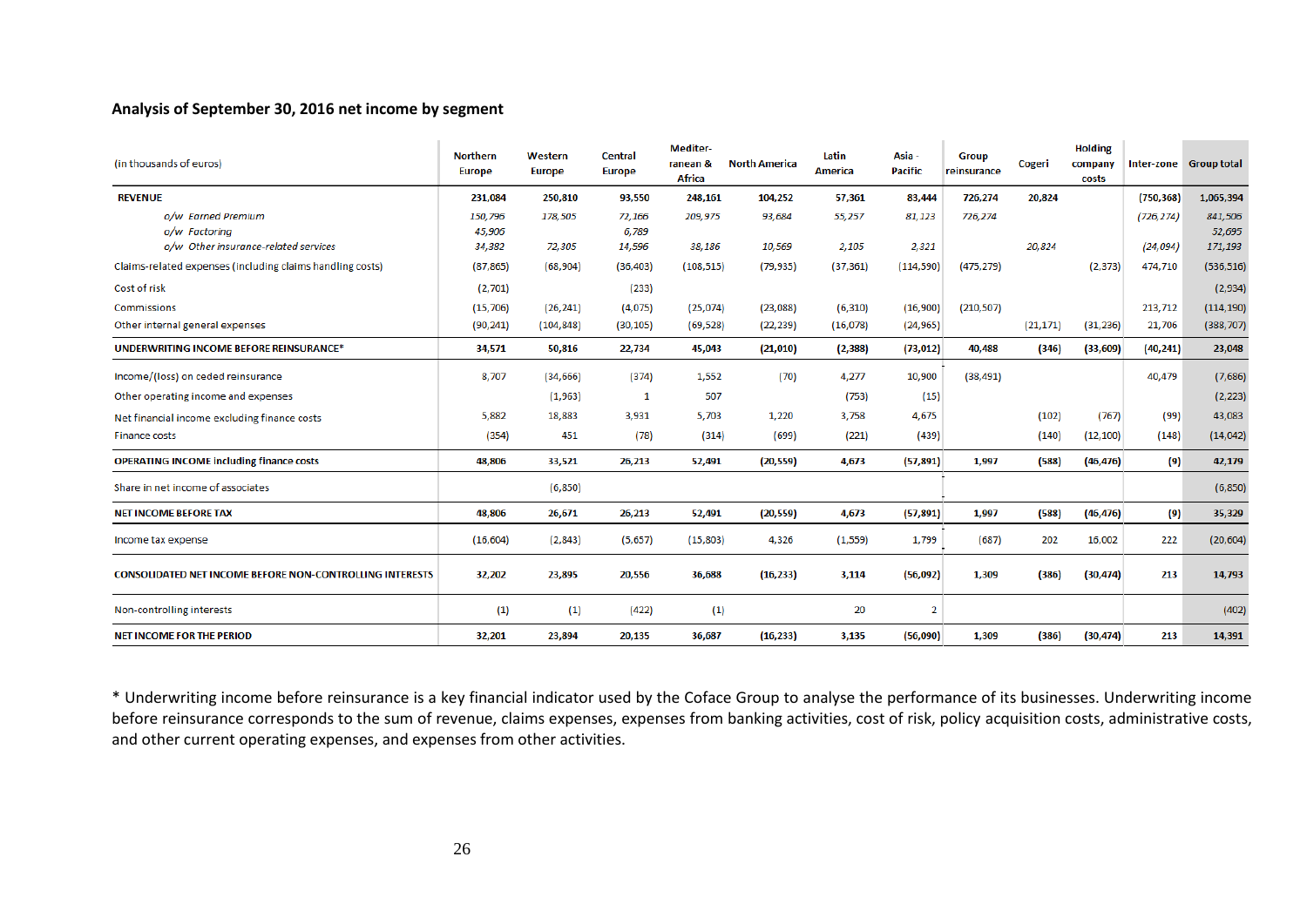## **Analysis of September 30, 2015 net income by segment restated according to the new regional organization**

| (in thousands of euros)                                         | <b>Northern</b><br><b>Europe</b> | Western<br><b>Europe</b> | <b>Central</b><br><b>Europe</b> | <b>Mediter-</b><br>ranean &<br><b>Africa</b> |           | North America Latin America Asia-Pacific |           | <b>Group</b><br>reinsurance | Cogeri    | <b>Holding</b><br>company<br>costs |            | Inter-zone Group total |
|-----------------------------------------------------------------|----------------------------------|--------------------------|---------------------------------|----------------------------------------------|-----------|------------------------------------------|-----------|-----------------------------|-----------|------------------------------------|------------|------------------------|
| <b>REVENUE</b>                                                  | 241,897                          | 280,078                  | 98,401                          | 259,239                                      | 99,441    | 63,809                                   | 86,608    | 538,378                     | 21,665    |                                    | (563, 168) | 1,126,348              |
| o/w Earned Premium                                              | 162,232                          | 202,078                  | 73,766                          | 221,811                                      | 88,148    | 61,399                                   | 84,792    | 538,378                     |           |                                    | (538, 493) | 894,110                |
| o/w Factoring                                                   | 47,041                           |                          | 6,417                           |                                              |           |                                          |           |                             |           |                                    |            | 53,458                 |
| o/w Other insurance-related services                            | 32,624                           | 78,000                   | 18,218                          | 37,428                                       | 11,293    | 2,411                                    | 1,816     |                             | 21,665    |                                    | (24, 675)  | 178,781                |
| Claims-related expenses (including claims handling costs)       | (55, 276)                        | (76, 593)                | (52, 493)                       | (91, 948)                                    | (50, 828) | (63, 492)                                | (61, 363) | (361, 427)                  |           | (2,854)                            | 360,888    | (455, 384)             |
| Cost of risk                                                    | (2,716)                          |                          | (145)                           |                                              |           |                                          |           |                             |           |                                    |            | (2,861)                |
| <b>Commissions</b>                                              | (14, 683)                        | (29, 943)                | (4, 280)                        | (27, 263)                                    | (21, 156) | (7, 351)                                 | (17, 190) | (141, 931)                  |           |                                    | 144,609    | (119, 190)             |
| Other internal general expenses                                 | (96,091)                         | (110, 380)               | (30, 461)                       | (70, 879)                                    | (22, 992) | (17, 193)                                | (21, 907) |                             | (21, 374) | (26, 113)                          | 23,121     | (394, 269)             |
| <b>UNDERWRITING INCOME BEFORE REINSURANCE*</b>                  | 73,131                           | 63,161                   | 11,022                          | 69,149                                       | 4,465     | (24, 226)                                | (13, 852) | 35,020                      | 291       | (28, 967)                          | (34, 550)  | 154,644                |
| Income/(loss) on ceded reinsurance                              | (8, 334)                         | (28, 610)                | 412                             | (7, 125)                                     | (873)     | 4,845                                    | 5,361     | (39, 294)                   |           |                                    | 35,020     | (38, 598)              |
| Other operating income and expenses                             | (48)                             | (1,829)                  | (94)                            | (59)                                         | (1,889)   | (2)                                      | 9         |                             |           |                                    | (111)      | (4,022)                |
| Net financial income excluding finance costs                    | 10,806                           | 5,328                    | 6,016                           | 10,207                                       | 1,045     | 13,056                                   | (6,000)   |                             | 813       | (466)                              | (327)      | 40,478                 |
| <b>Finance costs</b>                                            | (470)                            | 543                      | (66)                            | (367)                                        | (655)     | (120)                                    | (283)     |                             | (249)     | (12,086)                           | (31)       | (13, 785)              |
| <b>OPERATING INCOME including finance costs</b>                 | 75,085                           | 38,593                   | 17,290                          | 71,805                                       | 2,093     | (6, 447)                                 | (14, 764) | (4,275)                     | 855       | (41, 519)                          |            | 138,717                |
| Share in net income of associates                               |                                  | 1,608                    |                                 |                                              |           |                                          |           |                             |           |                                    |            | 1,608                  |
| <b>NET INCOME BEFORE TAX</b>                                    | 75,085                           | 40,201                   | 17,290                          | 71,805                                       | 2,093     | (6, 447)                                 | (14, 764) | (4,275)                     | 855       | (41, 519)                          |            | 140,324                |
| Income tax expense                                              | (24, 256)                        | (14, 836)                | (4, 385)                        | (17, 256)                                    | (210)     | 16                                       | 276       | 1,472                       | (425)     | 14,295                             | 3,875      | (41, 433)              |
| <b>CONSOLIDATED NET INCOME BEFORE NON-CONTROLLING INTERESTS</b> | 50,829                           | 25,366                   | 12,905                          | 54,548                                       | 1,883     | (6, 430)                                 | (14, 487) | (2,803)                     | 430       | (27, 224)                          | 3,875      | 98,892                 |
| Non-controlling interests                                       | (2)                              |                          | (508)                           | (3)                                          |           | (105)                                    | -1        |                             |           |                                    |            | (617)                  |
| NET INCOME FOR THE PERIOD                                       | 50,827                           | 25,365                   | 12,398                          | 54,546                                       | 1,883     | (6, 536)                                 | (14, 487) | (2,803)                     | 430       | (27, 224)                          | 3,875      | 98,275                 |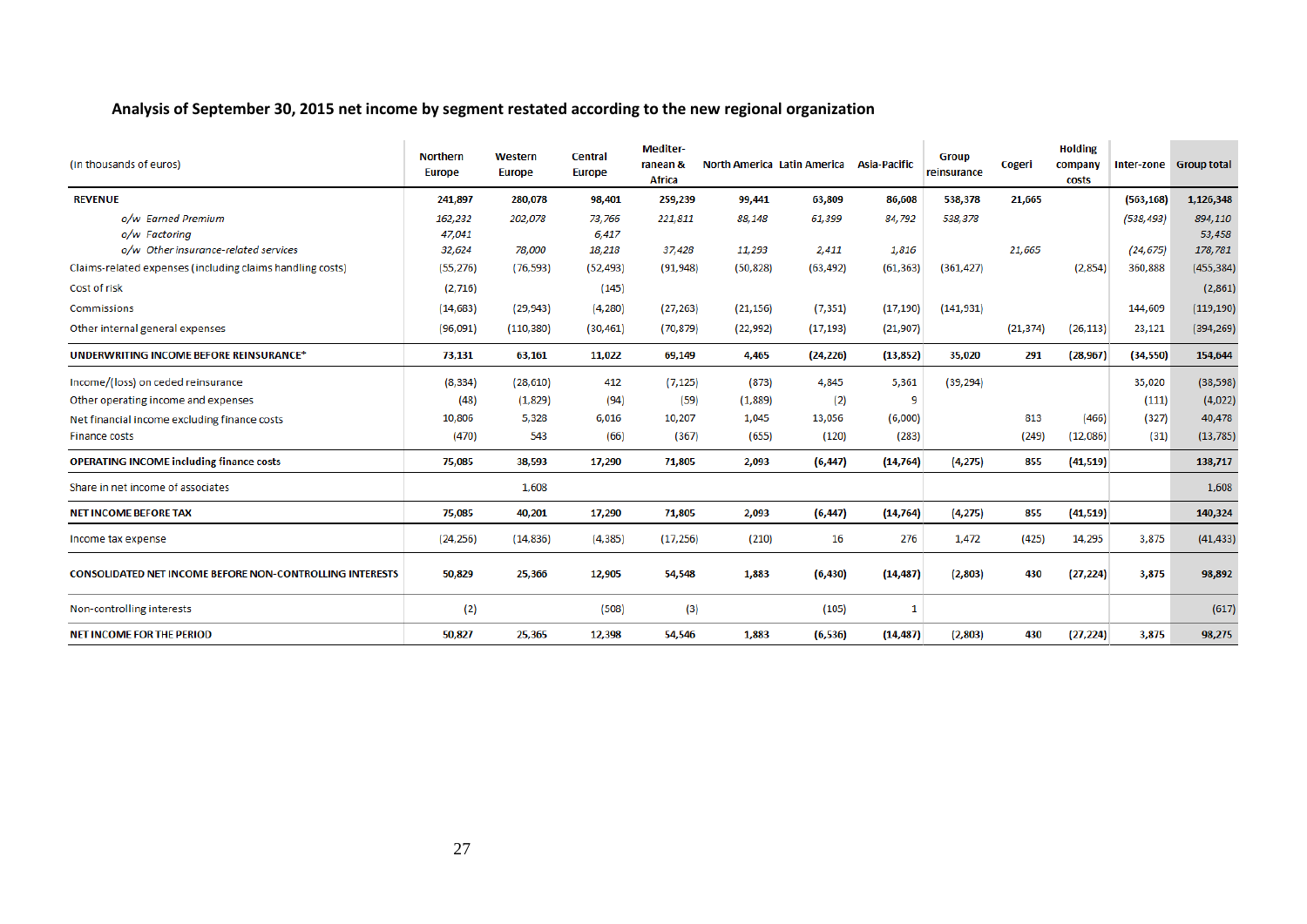## <span id="page-27-0"></span>**Note 20. Earnings per share**

|                                   |                             | Sept. 30, 2016                                         |                                  |  |  |  |  |  |
|-----------------------------------|-----------------------------|--------------------------------------------------------|----------------------------------|--|--|--|--|--|
|                                   | Average number of<br>shares | Net income for the<br>period (in thousand of<br>euros) | Earnings per share<br>(in euros) |  |  |  |  |  |
| Basic earnings per share          | 156,930,852                 | 14,391                                                 | 0,09                             |  |  |  |  |  |
| Dilutive instruments              |                             | 0                                                      | $\Omega$                         |  |  |  |  |  |
| <b>Diluted earnings per share</b> | 156,930,852                 | 14,391                                                 | 0,09                             |  |  |  |  |  |

|                            | Sept. 30, 2015              |                                                        |                                  |  |  |
|----------------------------|-----------------------------|--------------------------------------------------------|----------------------------------|--|--|
|                            | Average number of<br>shares | Net income for the<br>period (in thousand of<br>euros) | Earnings per share<br>(in euros) |  |  |
| Basic earnings per share   | 156,895,324                 | 98,276                                                 | 0,63                             |  |  |
| Dilutive instruments       | 0                           | 0                                                      | $\Omega$                         |  |  |
| Diluted earnings per share | 156,895,324                 | 98,276                                                 | 0,63                             |  |  |

## <span id="page-27-1"></span>**Note 21. Off-balance sheet commitments**

|                                                      | Sept. 30, 2016 |                   |                            |  |  |
|------------------------------------------------------|----------------|-------------------|----------------------------|--|--|
| (in thousands of euros)                              | <b>TOTAL</b>   | <b>Related to</b> | <b>Related to activity</b> |  |  |
|                                                      |                | financing         |                            |  |  |
| <b>Commitments given</b>                             | 957,595        | 945 234           | 12 3 61                    |  |  |
| Endorsements and letters of credit                   | 945,234        | 945 234           |                            |  |  |
| Property guarantees                                  | 7,500          |                   | 7 500                      |  |  |
| Financial commitments in respect of equity interests | 4,861          |                   | 4861                       |  |  |
| <b>Commitments received</b>                          | 1,169,749      | 898 875           | 270874                     |  |  |
| Endorsements and letters of credit                   | 123,927        |                   | 123 927                    |  |  |
| Guarantees                                           | 144,147        |                   | 144 147                    |  |  |
| Credit lines linked to commercial paper              | 600,000        | 600 000           |                            |  |  |
| Credit lines linked to factoring                     | 298,875        | 298 875           |                            |  |  |
| Financial commitments in respect of equity interests | 2,800          |                   | 2 8 0 0                    |  |  |
| <b>Guarantees received</b>                           | 225,113        |                   | 225 113                    |  |  |
| Securities lodged as collateral by reinsurers        | 225,113        |                   | 225 113                    |  |  |
| <b>Financial market transactions</b>                 | 30,218         |                   | 30 218                     |  |  |

The endorsements and letters of credit correspond mainly to :

- a joint guarantee of €380,000 thousand in favor of COFACE SA subordinated notes' investors (10 year maturity)
- a joint guarantee of €523,000 thousand euros given to banks financing the factoring business.

The securities lodged as collateral by reinsurers are concerning Coface Ré for €113,358 thousand euros and Compagnie française pour le commerce extérieur for €111,755 thousand euros.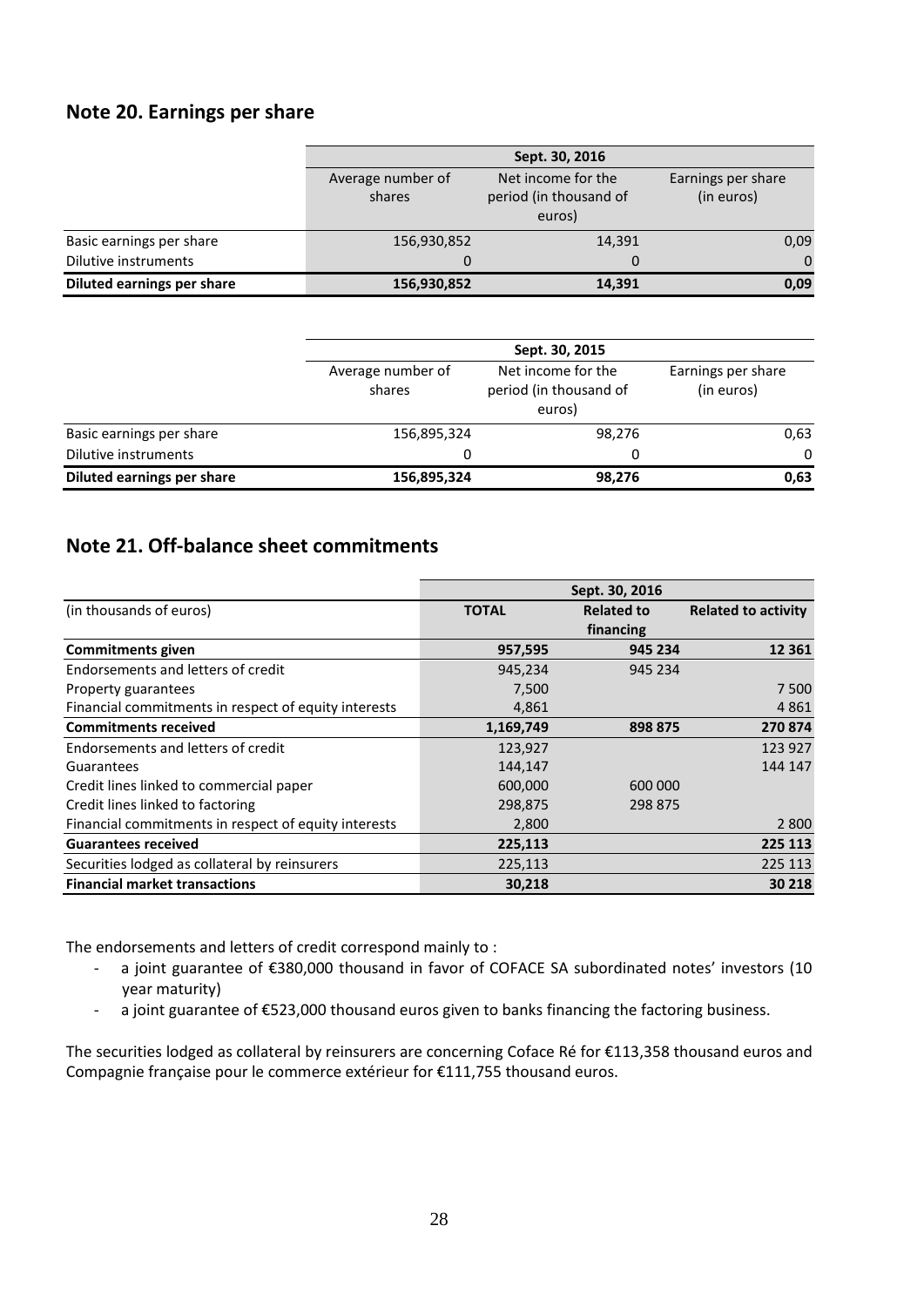| (in thousands of euros)                              | <b>TOTAL</b> | <b>Related to</b><br>scope of<br>entities | <b>Related to</b><br>financing | <b>Related to</b><br>activity |
|------------------------------------------------------|--------------|-------------------------------------------|--------------------------------|-------------------------------|
| <b>Commitments given</b>                             | 924,417      | 5,569                                     | 911,348                        | 7,500                         |
| Endorsements and letters of credit                   | 909,853      |                                           | 909,853                        |                               |
| Property guarantees                                  | 7,500        |                                           |                                | 7,500                         |
| Financial commitments in respect of equity interests | 5,569        | 5,569                                     |                                |                               |
| Obligations under finance leases                     | 1,495        |                                           | 1,495                          |                               |
| <b>Commitments received</b>                          | 1,228,810    | 2,776                                     | 958,900                        | 267,134                       |
| Endorsements and letters of credit                   | 121,146      |                                           |                                | 121,146                       |
| Guarantees                                           | 145,989      |                                           |                                | 145,989                       |
| Credit lines linked to commercial paper              | 600,000      |                                           | 600,000                        |                               |
| Credit lines linked to factoring                     | 358,900      |                                           | 358,900                        |                               |
| Financial commitments in respect of equity interests | 2,776        | 2,776                                     |                                |                               |
| <b>Guarantees received</b>                           | 409,216      |                                           |                                | 409,216                       |
| Securities lodged as collateral by reinsurers        | 409,216      |                                           |                                | 409,216                       |
| <b>Financial market transactions</b>                 | 55,699       |                                           |                                | 55,699                        |

## <span id="page-28-0"></span>**Note 22. Related parties**

Natixis holds, at the end of September 2016, 41.33% of the Coface Group's shares excluding treasury shares, and 41.24% including treasury shares.

|                | Number of   | %       |
|----------------|-------------|---------|
|                | shares      |         |
| <b>Natixis</b> | 64,853,876  | 41,33%  |
| Public         | 92,056,186  | 58,67%  |
| Total          | 156,910,062 | 100.00% |

#### **Relations between the Group's consolidated entities and related parties**

The Coface Group's main transactions with related parties concern Natixis and its subsidiaries.

The main related-party transactions are as follows:

- financing of a portion of the factoring activity by Natixis SA;
- financial investments with the BPCE and Natixis groups;
- Coface's credit insurance coverage made available to entities related to Coface;
- recovery of insurance receivables carried out by entities related to Coface on behalf of Coface;
- rebilling of general and administrative expenses, including overheads, personnel expenses, etc.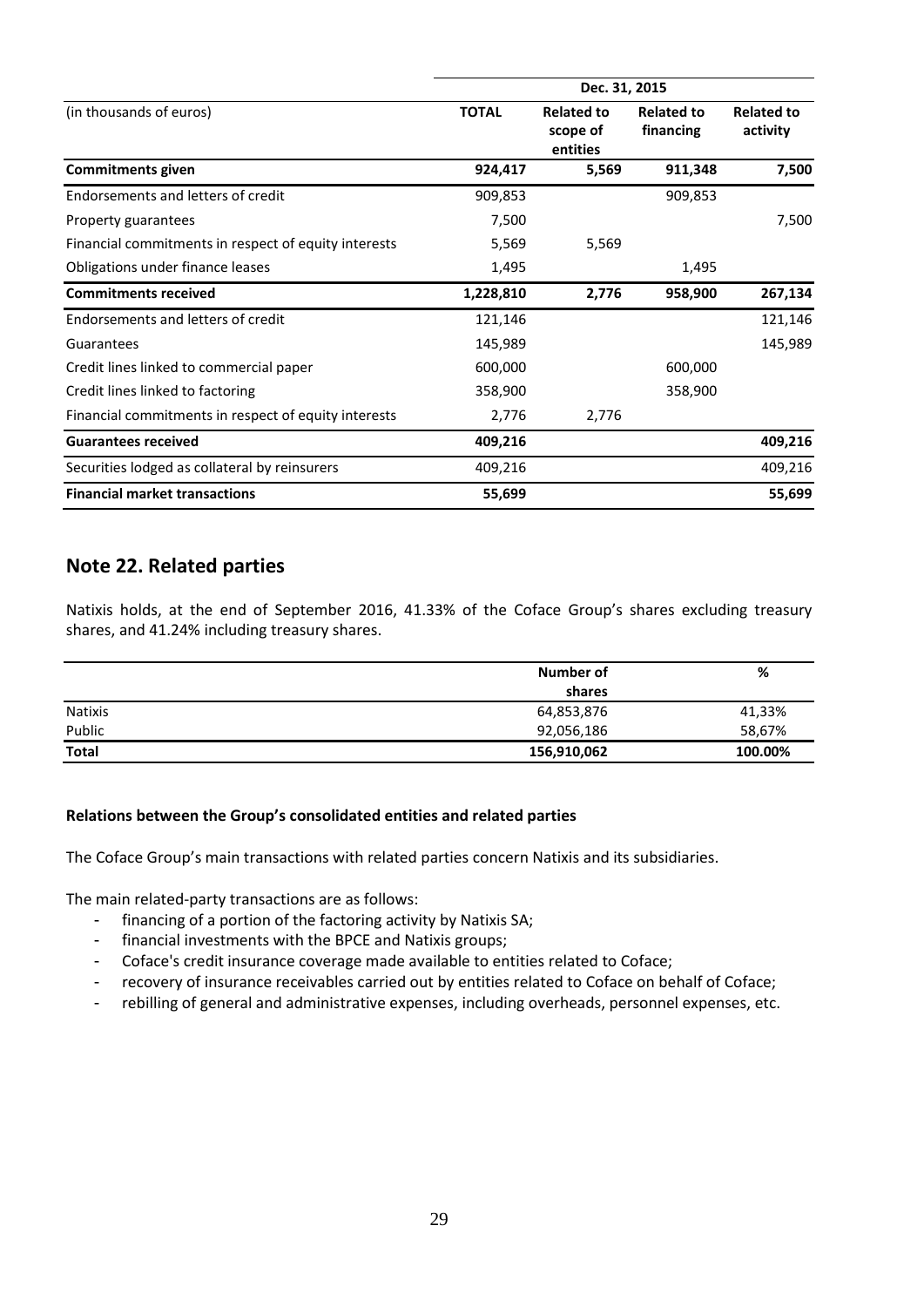These transactions are broken down below:

| <b>Current operating income</b>                   | Sept. 30, 2016 |                |            |  |
|---------------------------------------------------|----------------|----------------|------------|--|
| (in thousands of euros)                           | Natixis SA     | Natixis factor | Ellisphere |  |
|                                                   |                |                |            |  |
| Total revenue and income from ordinary activities | (1, 556)       |                |            |  |
| Revenue (net banking income, after cost of risk)  | (1, 556)       |                |            |  |
| <b>Total current income and expenses</b>          | (9)            | 49             | (130)      |  |
| Claims expenses                                   |                | 3              |            |  |
| Expenses from other activities                    |                | (2)            | (130)      |  |
| Policy acquisition costs                          |                | 24             |            |  |
| Administrative costs                              | (10)           | 14             |            |  |
| Other current operating income and expenses       |                | 10             |            |  |
| Current operating income/(loss)                   | (1, 565)       | 49             | (130)      |  |

| Related-party receivables and payables          |             |            |                | Sept. 30, 2016 |                |           |
|-------------------------------------------------|-------------|------------|----------------|----------------|----------------|-----------|
| (in thousands of euros)                         | <b>BPCE</b> | Natixis SA | <b>Natixis</b> | Ellisphere     | <b>Kompass</b> | Altus GTS |
|                                                 | group       |            | Factor         |                | International  | Inc.      |
| <b>Financial investments</b>                    | 11,746      | 70,072     |                |                |                |           |
| Other assets                                    |             |            | 64             |                | 175            | 15        |
| Cash and cash equivalents                       |             | 8,664      |                |                |                |           |
| Liabilities relating to insurance contracts     |             |            |                |                |                | 82        |
| Payables arising from banking sector activities |             | 137,372    |                |                |                |           |
| Other liabilities                               |             | 59         |                | 47             |                | $\Omega$  |

The €137,372 thousand in financing liabilities due to banking sector companies, at the end of September 2016, corresponds to borrowings taken out with Natixis to finance the factoring business.

| <b>Current operating income</b>                   |            | Sept. 30, 2015 |            |                |
|---------------------------------------------------|------------|----------------|------------|----------------|
| (in thousands of euros)                           | Natixis SA | Natixis factor | Ellisphere | Altus GTS Inc. |
| Total revenue and income from ordinary activities | (2,050)    | 1              | (3)        |                |
| Revenue (net banking income, after cost of risk)  | (2,049)    |                |            |                |
| Total current income and expenses                 | (178)      | 96             | (357)      | 69             |
| Claims expenses                                   | (11)       | 6              | (20)       | (8)            |
| Expenses from other activities                    |            |                |            | (4)            |
| Policy acquisition costs                          | (89)       | 49             | (167)      |                |
| Administrative costs                              | (50)       | 26             | (118)      | 81             |
| Other current operating income and expenses       | (28)       | 15             | (52)       |                |
| Current operating income/(loss)                   | (2, 228)   | 97             | (360)      | 69             |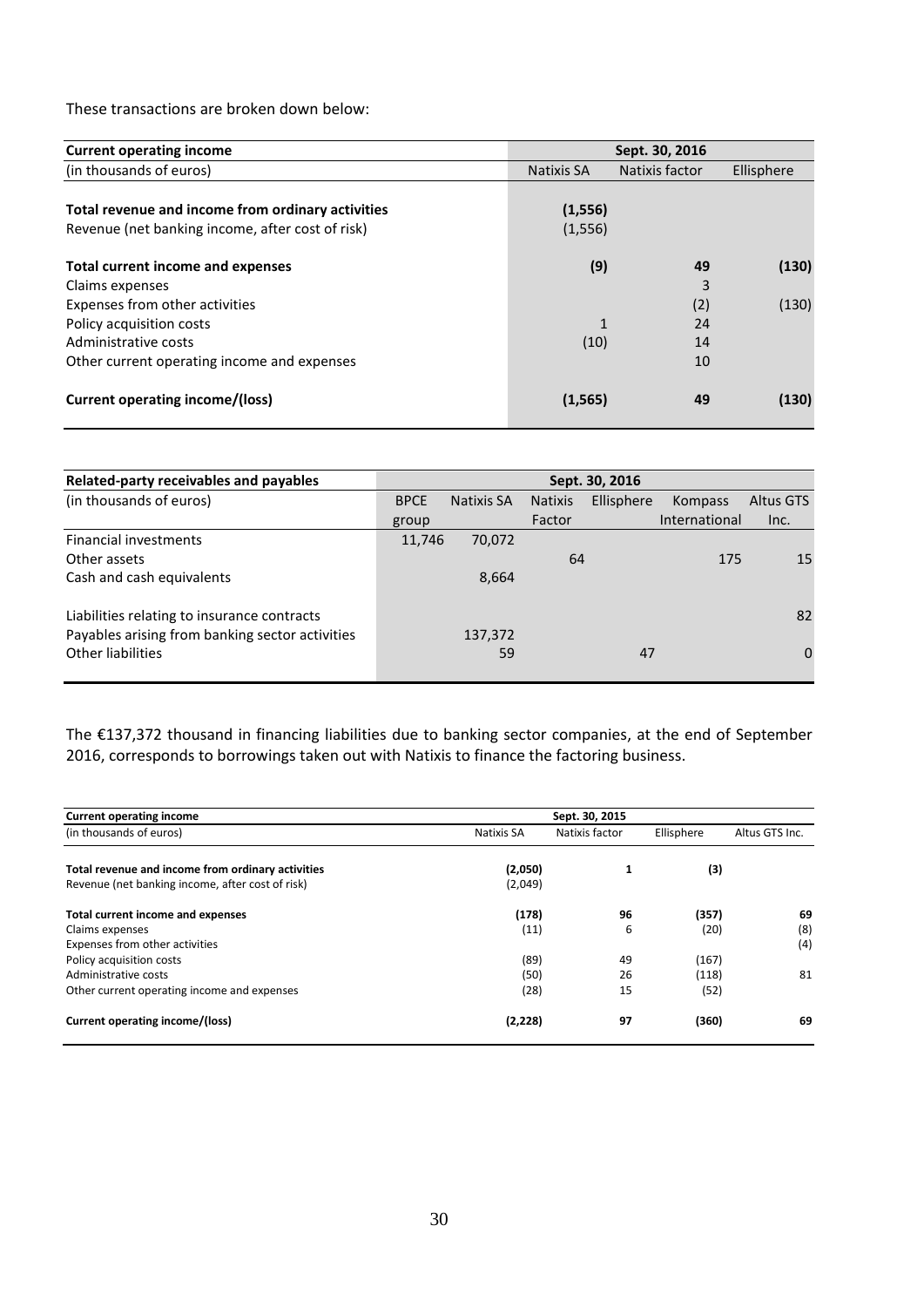| Related-party receivables and payables<br>Dec. 31, 2015 |        |            |                |            |               |           |
|---------------------------------------------------------|--------|------------|----------------|------------|---------------|-----------|
| (in thousands of euros)<br><b>BPCE</b>                  |        | Natixis SA | <b>Natixis</b> | Ellisphere | Kompass       | Altus GTS |
| group                                                   |        |            | Factor         |            | International | Inc.      |
| <b>Financial investments</b>                            | 34,757 | 20,576     |                |            |               |           |
| Other assets                                            |        |            | 56             |            | 175           | 82        |
| Cash and cash equivalents                               |        | 668        |                |            |               |           |
| Liabilities relating to insurance contracts             |        |            |                |            |               | 85        |
| Payables arising from banking sector activities         |        | 119,869    |                |            |               |           |
| <b>Other liabilities</b>                                |        | 60         |                | 93         |               | 0         |

The €119,869 thousand in financing liabilities due to banking sector companies corresponds to borrowings taken out with Natixis to finance the factoring business in 2015 year-end closing.

# <span id="page-30-0"></span>**Note 23. Events after the reporting period**

There is no events after the reporting period.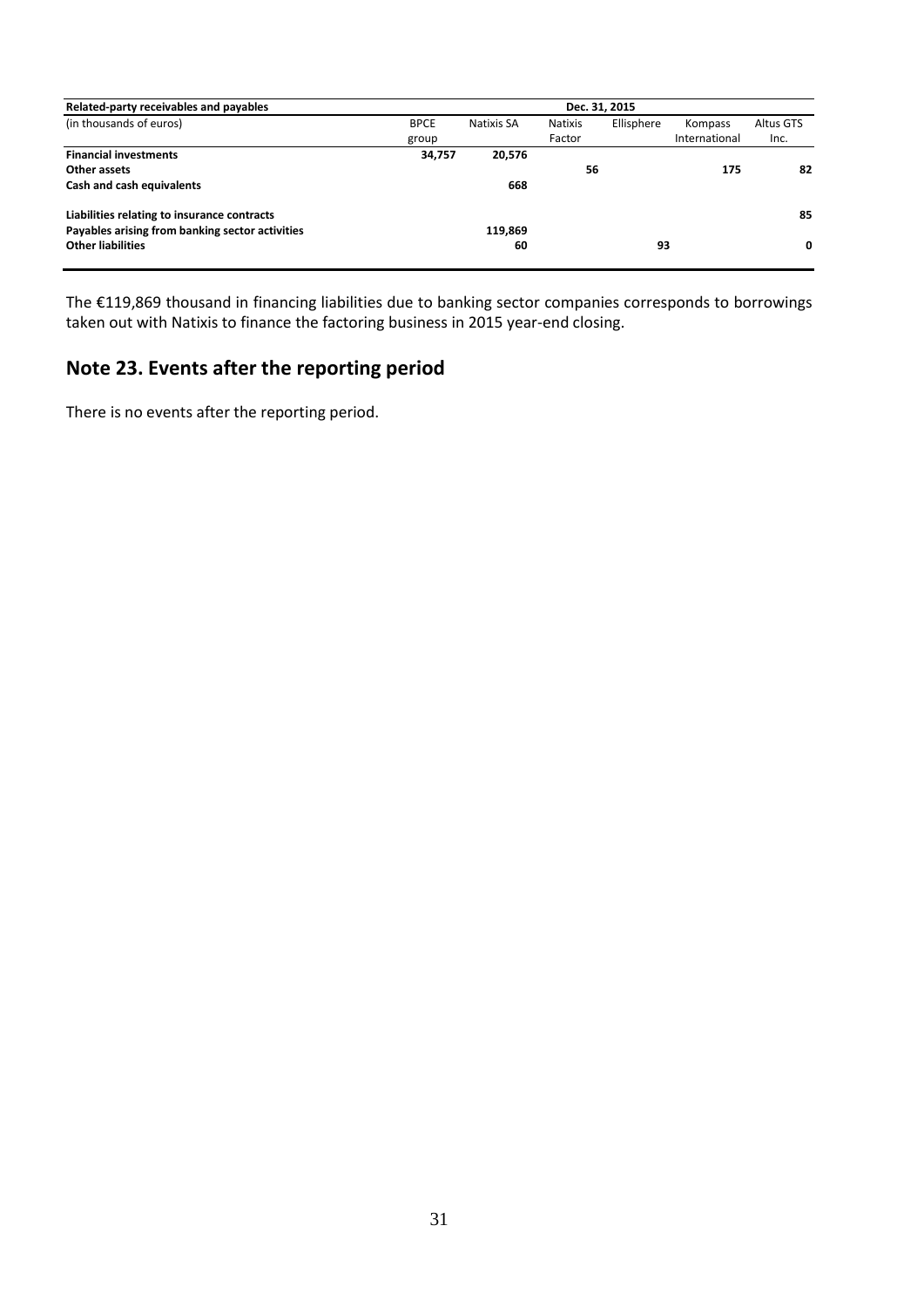#### **Appendix: Calculation of operating ratios**

In the course of its business, and in addition to the financial information published in accordance with IFRS, the Coface Group tracks certain key operating ratios that provide an understanding of its performance and profitability of its products (loss ratio, cost ratio and combined ratio).

#### **Calculation of ratios**

| (in thousands of euros)                                      | As at September 30 |            |            |
|--------------------------------------------------------------|--------------------|------------|------------|
|                                                              | Note               | 2016       | 2015       |
| Earned premiums excluding policyholders' bonuses and rebates | 13                 | 909,739    | 954,485    |
| Policyholders' bonuses and rebates                           | 13                 | (68, 233)  | (60, 376)  |
| <b>Earned premiums</b>                                       | 13                 | 841,506    | 894,109    |
| Fee and commission income                                    | 13                 | 104,119    | 105,478    |
| of which Fees and commission income                          | 13                 | 99,946     | 97,572     |
| of which Other insurance-related services                    | 13                 | 4,173      | 7,906      |
| Remuneration of public procedures                            | 13                 | 40,126     | 44,854     |
| Services                                                     | 13                 | 26,948     | 28,449     |
| of which Business information and other services             | 13                 | 17,309     | 18,383     |
| of which Receivables management                              | 13                 | 9,639      | 10,066     |
| Net income from banking activities (Factoring)               | 13                 | 52,695     | 53,458     |
| <b>Consolidated revenue</b>                                  | 13                 | 1,065,394  | 1,126,348  |
| <b>Claims expenses</b>                                       | 14                 | (536, 516) | (455, 384) |
| Income from ceded reinsurance                                | 16                 | 190,552    | 163,150    |
| of which Ceded claims                                        | 16                 | 120,717    | 91,728     |
| of which Commissions paid by reinsurers                      | 16                 | 69,836     | 71,422     |
| <b>Expenses from ceded reinsurance</b>                       | 16                 | (198, 238) | (201, 747) |
| of which Ceded premiums                                      | 16                 | (214,090)  | (215, 221) |
| of which Ceded policyholders' bonuses and rebates            | 16                 | 15,852     | 13,474     |
| Policy acquisition costs                                     | 15                 | (191, 389) | (207, 789) |
| Administrative costs                                         | 15                 | (208, 020) | (202, 736) |
| Other current operating expenses                             | 15                 | (61, 278)  | (58,095)   |
| Investment management expenses                               | 15                 | (1, 376)   | (1, 544)   |
| of which Insurance                                           | 15                 | (1, 376)   | (1, 544)   |
| Claims handling expenses                                     | 15                 | (18, 199)  | (20, 509)  |
| Expenses from banking activities, excluding cost of risk     | 15                 | (10, 134)  | (10,098)   |
| Expenses from other activities                               |                    | (32,008)   | (34, 740)  |
| Overheads including expenses from other activities           |                    | (522, 405) | (535, 511) |
| of which employee profit-sharing                             | 15                 | (3, 754)   | (7, 132)   |